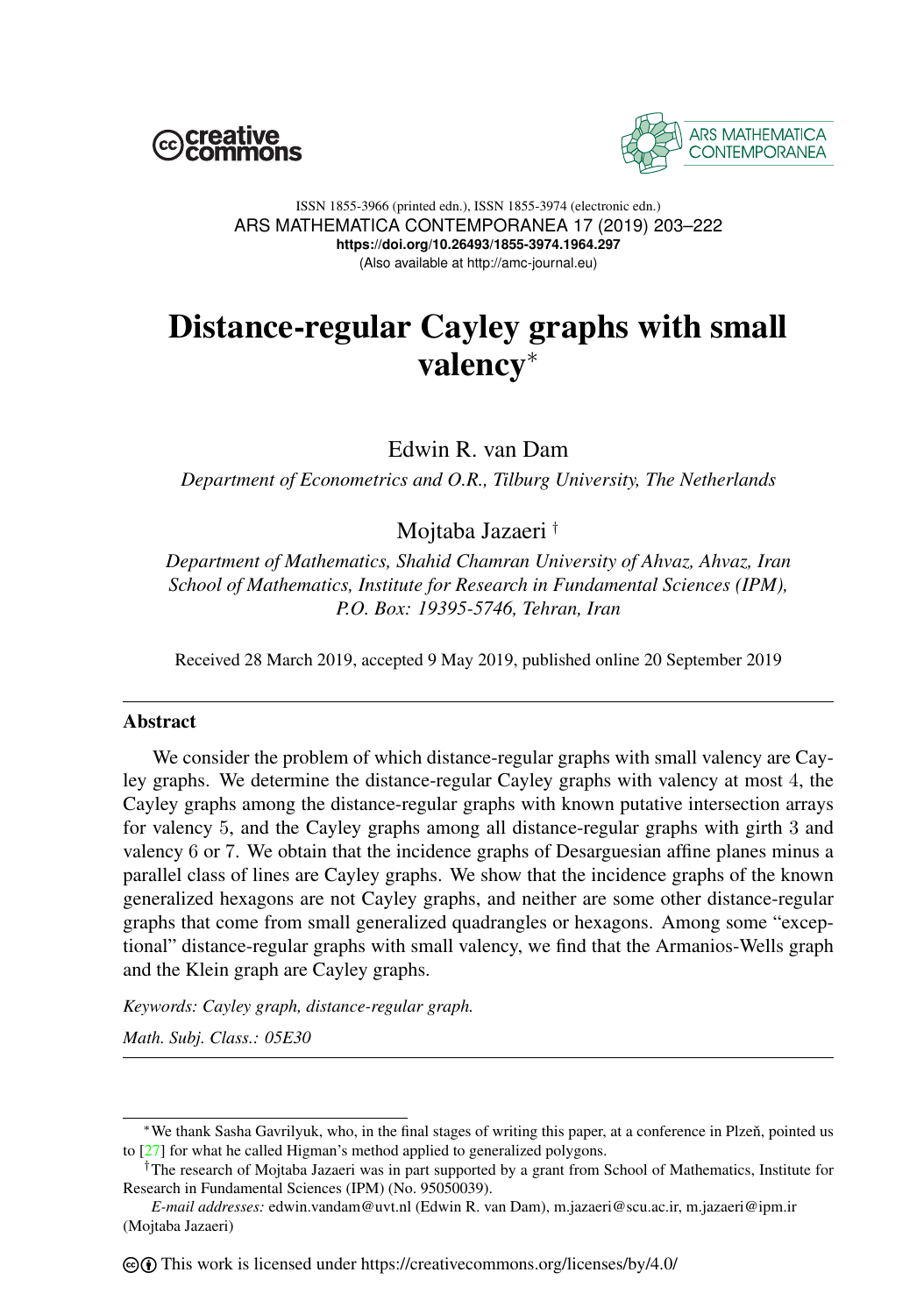# 1 Introduction

The classification of distance-regular Cayley graphs is an open problem in the area of algebraic graph theory [\[28,](#page-19-1) Problem 71-(ii)]. Partial results have been obtained by Abdollahi and the authors  $[2]$ , Miklavič and Potočnik  $[20, 21]$  $[20, 21]$  $[20, 21]$  $[20, 21]$ , and Miklavič and Šparl  $[22]$  $[22]$ , among others.

Here we focus on distance-regular graphs with small valency. It is known that there are finitely many distance-regular graphs with fixed valency at least 3 [\[7\]](#page-18-1). In addition, all distance-regular graphs with valency 3 are known (see  $[11,$  Theorem 7.5.1]), as are all intersection arrays for distance-regular graphs with valency  $4 \overline{13}$ . There is however no complete classification of distance-regular graphs with fixed valency at least 5. It is believed though that every distance-regular graph with valency 5 has intersection array as in Table [3.](#page-15-0) Besides these results, all intersection arrays for distance-regular graphs with girth 3 and valency 6 or 7 have been determined. We therefore study the problem of which of these distance-regular graphs with small valency are Cayley graphs.

After some preliminaries in Section [2,](#page-1-0) we study several families of distance-regular graphs that have members with small valency. Several of the results in this section are standard. Besides these standard results, we obtain in Proposition [3.2](#page-6-0) that the incidence graphs of the Desarguesian affine planes minus a parallel class of lines are Cayley graphs. In Section [3.7,](#page-6-1) we study generalized polygons. By extending a known method for generalized quadrangles, we are able to prove (among other results) that the incidence graphs of all known generalized hexagons are not Cayley graphs; see Proposition [3.6.](#page-8-0) Moreover, we show that neither are some other distance-regular graphs that come from small generalized quadrangles or hexagons.

We then determine all distance-regular Cayley graphs with valency 3 and 4 in Sections  $4$  and  $5$ , respectively. Next, we characterize in Section  $6$  the Cayley graphs among the distance-regular graphs with valency 5 with one of the known putative intersection arrays. Most of our new results (besides the above mentioned ones) are negative, in the sense that we prove that certain distance-regular graphs are not Cayley graphs. However, we surprisingly do find that the Armanios-Wells graph is a Cayley graph. This gives additional, previously unknown, information about the structure of this distance-transitive graph on 36 vertices, as we remark after Proposition [6.1.](#page-14-1)

In the final section, we consider distance-regular graphs with girth 3 and valency 6 or 7. Most of these graphs have been discussed in earlier sections. As another exception, we obtain that the Klein graph on 24 vertices is a Cayley graph.

# <span id="page-1-0"></span>2 Preliminaries

All graphs in this paper are undirected and simple, i.e., there are no loops or multiple edges. A connected graph  $\Gamma$  is called distance-regular with diameter d and intersection array

$$
\{b_0, b_1, \ldots, b_{d-1}; c_1, c_2, \ldots, c_d\}
$$

whenever for every pair of vertices x and y at distance i, the number of neighbors of y at distance  $i - 1$  from x is  $c_i$  and the number of neighbors of y at distance  $i + 1$  from x is  $b_i$ , for all  $i = 0, \ldots, d$ . It follows that a distance-regular graph is regular with valency  $k = b_0$ . The number of neighbors of y at distance i from x is denoted by  $a_i$ , and  $a_i = k - b_i - c_i$ . The girth of a distance-regular graph follows from the intersection array. The odd-girth (of a non-bipartite graph) equals the smallest i for which  $a_i > 0$ ; the even-girth equals the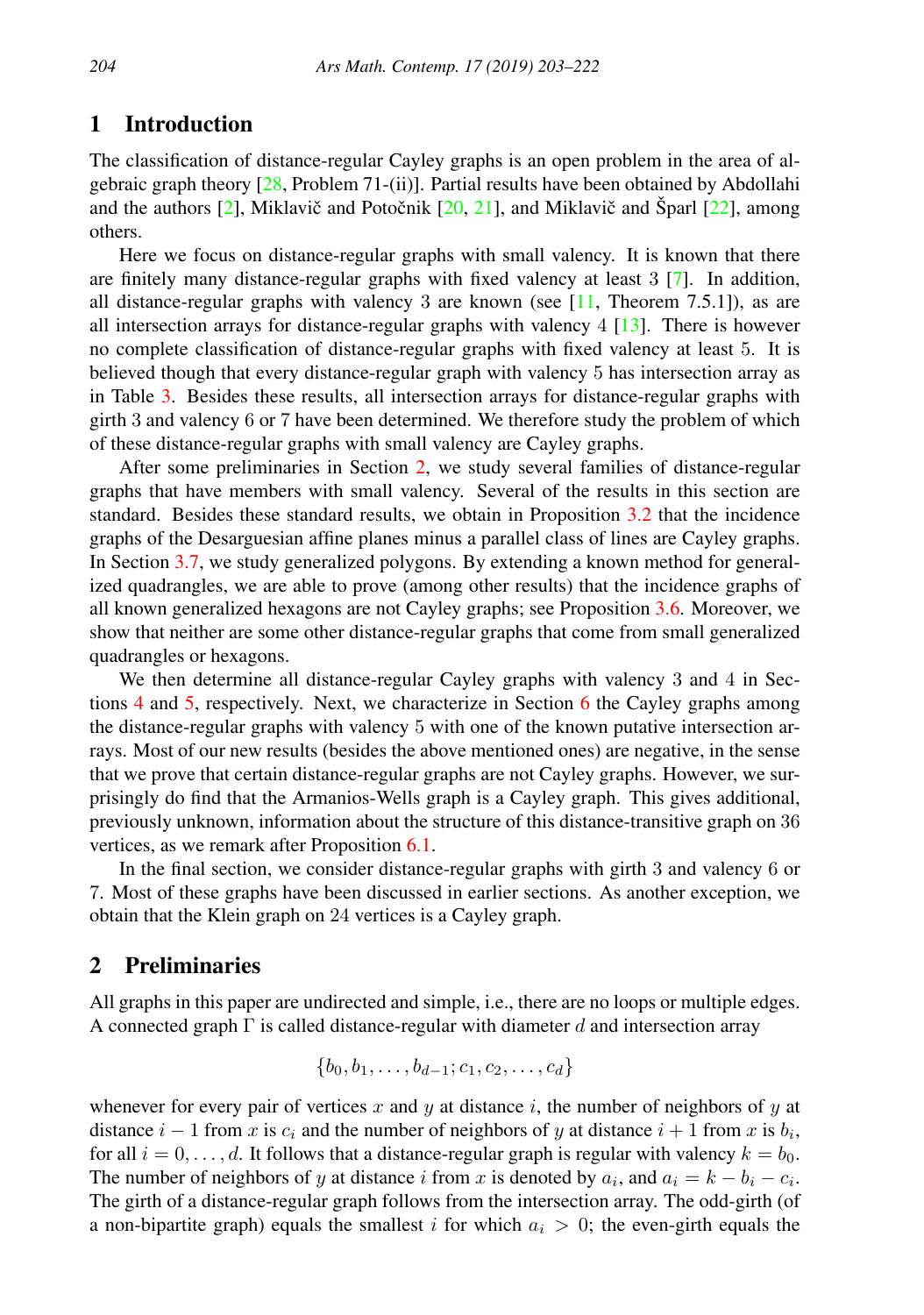smallest i for which  $c_i > 1$ . A distance-regular graph is called antipodal if its distance-d graph is a disjoint union of complete graphs. This property follows from the intersection array.

A distance-regular graph with diameter 2 is called strongly regular. A strongly regular graph with parameters  $(n, k, \lambda, \mu)$  is a k-regular graph with n vertices such that every pair of adjacent vertices has  $\lambda$  common neighbors and every pair of non-adjacent vertices has  $\mu$ common neighbours. Thus,  $\lambda = a_1$ ,  $\mu = c_2$ , and the intersection array is  $\{k, k - 1 - \lambda\}$ ;  $1, \mu$ . For more background on distance-regular graphs, we refer to the monograph [\[11\]](#page-19-5) or the recent survey [\[28\]](#page-19-1).

Let  $G$  be a finite group and  $S$  be an inverse-closed subset of  $G$  not containing the identity element e of G. Then the (undirected) Cayley graph  $Cay(G, S)$  is a graph with vertex set G such that two vertices a and b are adjacent whenever  $ab^{-1} \in S$ . Recall that all Cayley graphs are vertex-transitive and a Cayley graph  $Cay(G, S)$  is connected if and only if the subgroup generated by S, which is denoted by  $\langle S \rangle$ , is equal to G. Following Alspach [\[3\]](#page-18-2), the subset S in Cay $(G, S)$  is called the connection set. It is well-known that a graph  $\Gamma$  is a Cayley graph if and only if it has a group of automorphisms G that acts regularly on the vertices of Γ.

The commutator of two elements a and b in a group G is denoted by  $[a, b]$ . Furthermore, the center of G is denoted by  $Z(G)$ .

## 2.1 Halved graphs

The following observation is straightforward but very useful. Let  $\Gamma$  be a Cayley graph Cay(G, S) with diameter d. Define sets  $S_i$  recursively by  $S_{i+1} = SS_i \setminus (S_i \cup S_{i-1})$  for  $i = 2, \ldots, d$ , where  $S_1 = S$  and  $S_0 = \{e\}$ . Then the distance-i graph  $\Gamma_i$  of  $\Gamma$  is again a Cayley graph,  $Cay(G, S_i)$ . In particular, when  $\Gamma$  is bipartite, then its halved graphs (the components of  $\Gamma_2$ ) are Cayley graphs.

<span id="page-2-1"></span>Lemma 2.1. *The distance-*i *graph of a Cayley graph* Γ *with diameter* d *is again a Cayley graph, for*  $i = 2, \ldots, d$ . Also the halved graphs of  $\Gamma$  are Cayley graphs.

Clearly, also the complement  $\overline{\Gamma}$  of a Cayley graph  $\Gamma$  is a Cayley graph.

## 2.2 Large girth

In the later sections we will see many distance-regular graphs with large girth. The following lemmas will then turn out to be useful.

<span id="page-2-0"></span>**Lemma 2.2.** Let  $\Gamma$  be a Cayley graph  $Cay(G, S)$  with girth g, where  $|S| > 2$ . If G is *abelian, then*  $g \leq 4$  *and*  $\Gamma$  *contains a — not necessarily induced —* 4*-cycle.* 

*Proof.* Let a and b be in S such that  $a \neq b^{-1}$ . Then  $e \sim a \sim ba = ab \sim b \sim e$ , so  $\Gamma$ contains a 4-cycle, and hence  $g \leq 4$ .  $\Box$ 

**Lemma 2.3.** Let  $\Gamma$  be a Cayley graph  $\text{Cay}(G, S)$  with girth  $g > 4$ . Suppose that S contains *an element of order* m, with  $m > 2$ . Then  $g \leq m$  and the vertices of  $\Gamma$  can be partitioned *into induced* m*-cycles.*

*Proof.* Suppose  $a \in S$  has order  $m > 2$ . Then  $b \sim ab \sim a^2b \sim \cdots \sim a^{m-1}b \sim b$ , for every  $b \in G$ . Now suppose that this m-cycle is not induced. Then it follows that there is an *i*, with  $1 < i < m - 1$ , such that  $a^i \in S$ . But then  $b \sim a^i b \sim a^{i+1} b \sim ab \sim b$ , which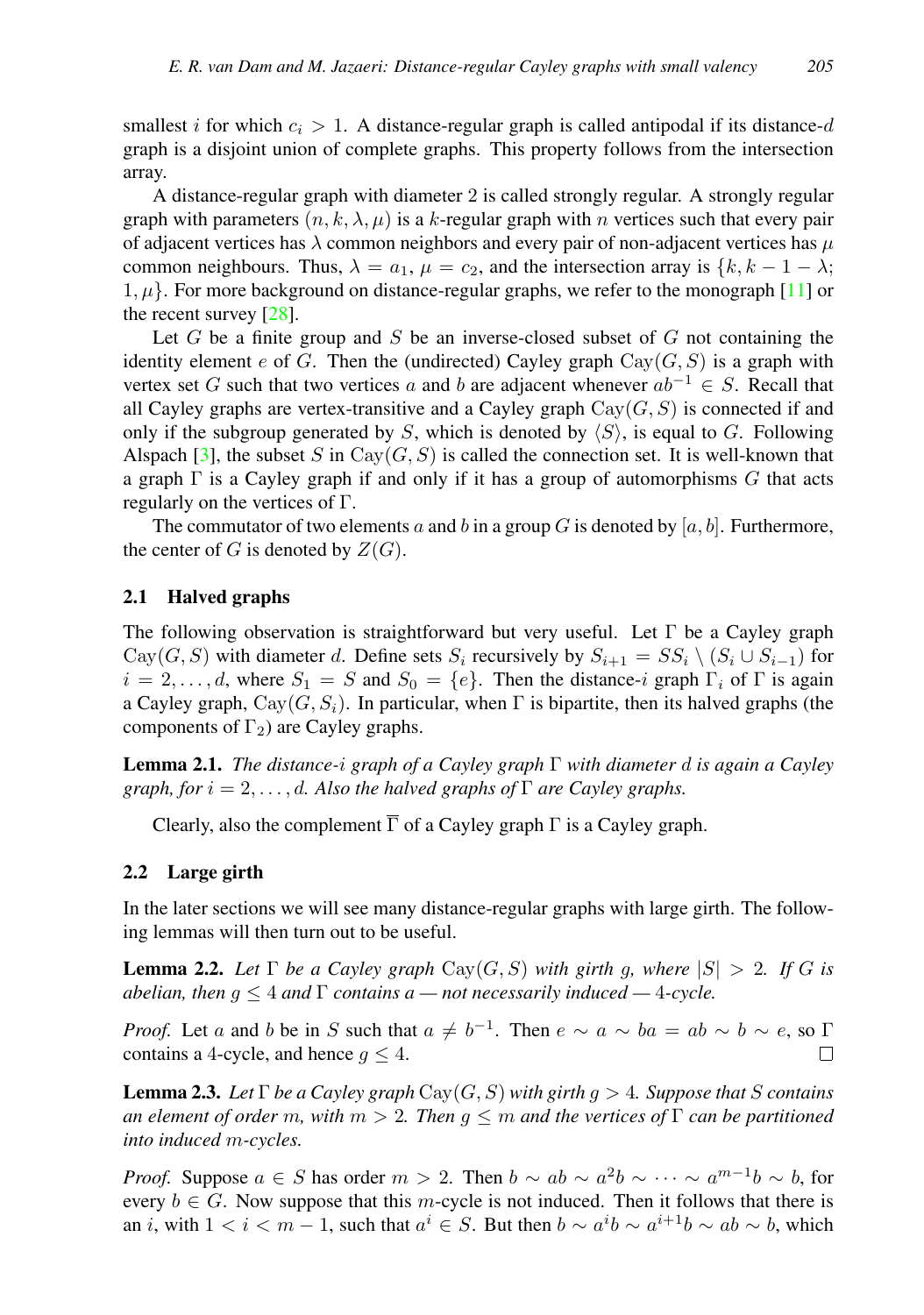contradicts the assumption that  $g > 4$ . So every vertex is in an induced m-cycle, and the result follows.  $\Box$ 

Note that the above partition of vertices into  $m$ -cycles is the same as the partition of  $G$ into the right cosets of the cyclic subgroup  $H$  generated by  $a$ .

In general, if  $\Gamma$  is a Cayley graph  $Cay(G, S)$ , and H is a subgroup of G, then the induced subgraph on each of the right cosets of  $H$  is regular, and all these subgraphs are isomorphic to each other.

## <span id="page-3-2"></span>2.3 Normal subgroups and equitable partitions

If  $\Gamma$  is a Cayley graph  $\text{Cay}(G, S)$  and H is a normal subgroup of G, then the partition into the (distinct) cosets  $He$  is equitable, in the sense that each vertex in  $He$  has the same number of neighbors in  $Hb$ , for each c and b. This number is easily shown to be  $|S \cap Hcb^{-1}|$ . The quotient matrix Q of the equitable partition contains these numbers, i.e.  $Q_{Hc,Hb} = |S \cap Hcb^{-1}|$ . It is well-known and easy to show (by "blowing up" eigenvectors [\[12,](#page-19-7) Lemma 2.3.1]) that each eigenvalue of Q is also an eigenvalue of Γ. We will use this fact in some of the later proofs, for example to show that the Biggs-Smith graph is not a Cayley graph.

Note also that the quotient matrix is in fact the adjacency matrix of a Cayley multigraph on the quotient group  $G/H$ , with connection multiset  $S/H = \{Hs \mid s \in S\}$ . When  $\Gamma$  is an antipodal distance-regular (Cayley) graph with diameter  $d$ , then it is easy to show that  $N_d = S_d \cup \{e\}$  is a subgroup of G. If this group is normal, then it follows that there is a Cayley graph over the quotient group  $G/N_d$  with connection set  $\{N_d s \mid s \in S\}$  (cf. [\[21,](#page-19-3) Lemma 2.2]). This quotient graph is the folded graph of  $\Gamma$ , and it is well-known to be distance-regular, too.

#### 2.4 Dihedral groups

Miklavič and Potočnik  $[20, 21]$  $[20, 21]$  $[20, 21]$  $[20, 21]$  classified the distance-regular Cayley graphs over a cyclic or dihedral group. They already observed in [\[20\]](#page-19-2) that a primitive distance-regular graph over a dihedral group must be a complete graph. In  $[21]$ , they moreover showed the following.

Proposition 2.4 ([\[21\]](#page-19-3)). *A distance-regular Cayley graph over a dihedral group must be a cycle, complete graph, complete multipartite graph, or the bipartite incidence graph of a symmetric design.*

We will see these graphs also in Section [3.](#page-4-0) More importantly, we will use this classification in some of the results in the later sections.

## <span id="page-3-1"></span>2.5 Erratum

In [\[2\]](#page-18-0), we claimed that in the distance-regular line graph  $\Gamma$  of the incidence graph of a generalized d-gon of order  $(q, q)$ , any induced cycle is either a triangle or a 2d-cycle. This is not correct however. Instead, every induced cycle in  $\Gamma$  is either a 3-cycle or an even cycle of length at least  $2d$ . Consequently, Theorem 3.1 in [\[2\]](#page-18-0) may not be correct. Instead, we have the following result.

<span id="page-3-0"></span>Theorem 2.5. *Let* d ≥ 2*, let* Γ *be the line graph of the incidence graph of a generalized* d*-gon of order* (q, q)*, and suppose that* Γ *is a Cayley graph* Cay(G, S)*. Then there exist*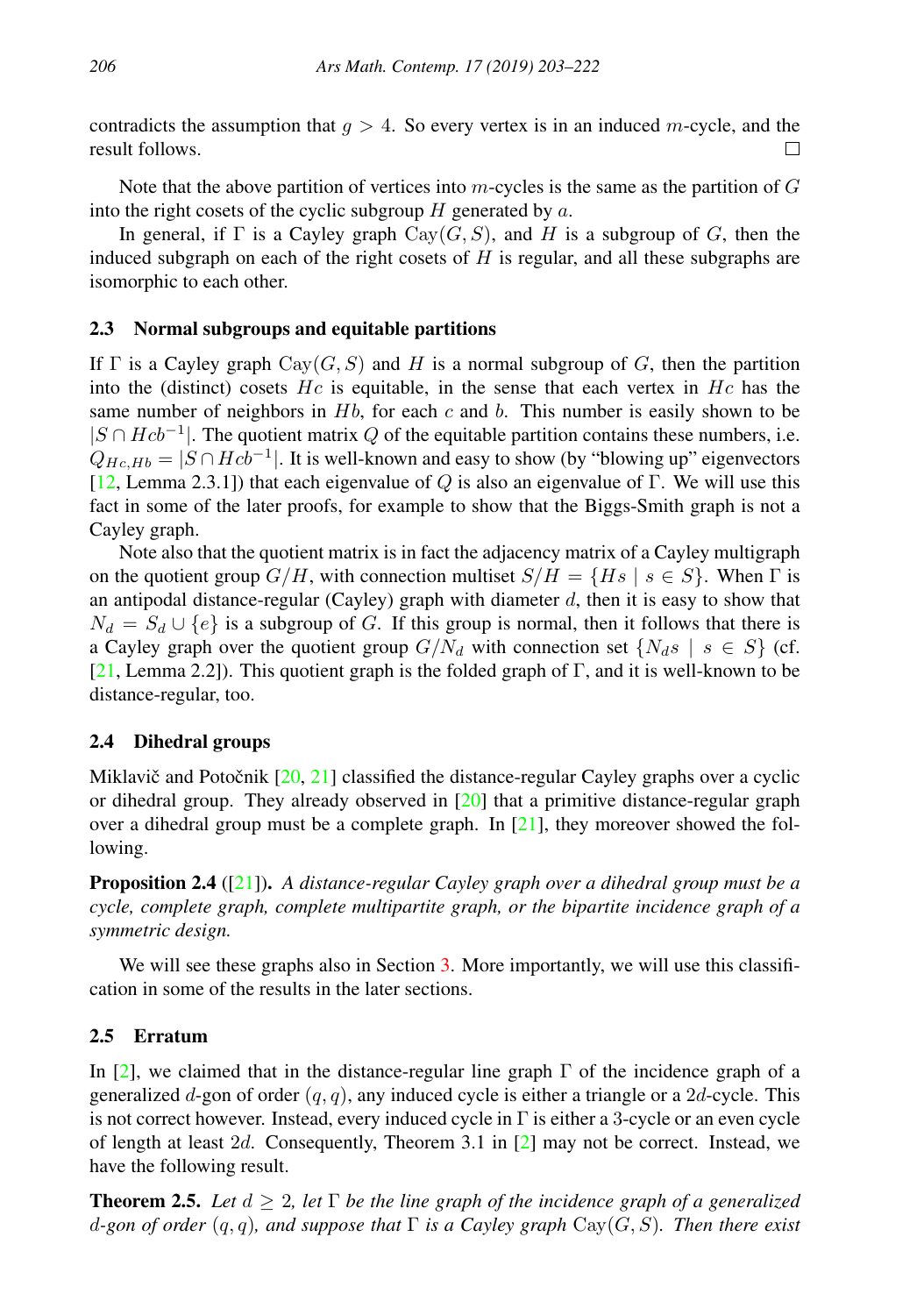*two subgroups* H and K of G such that  $S = (H \cup K) \setminus \{e\}$ , with  $|H| = |K| = q + 1$  and  $H \cap K = \{e\}$  *if and only if*  $\langle a \rangle \subseteq S \cup \{e\}$  *for every element a of order* 2*i in* S, with  $i \geq d$ .

The correction of the above result has no impact on the validity of the following result in [\[2,](#page-18-0) Proposition 3.4]. In fact, by Lemma [2.2,](#page-2-0) the proof can do without the above theorem.

<span id="page-4-4"></span>Proposition 2.6. *The line graph of Tutte's* 8*-cage is not a Cayley graph.*

*Proof.* Let  $\Gamma$  be the line graph of Tutte's 8-cage, and suppose that it is a Cayley graph  $Cav(G, S)$ . Then  $|G| = 45$  and  $|S| = 4$ . By Lemma [2.2,](#page-2-0) G cannot be abelian because  $\Gamma$ has no 4-cycles. But all groups of order 45 are abelian, so we have a contradiction.  $\Box$ 

# <span id="page-4-0"></span>3 Some families of distance-regular graphs

It is clear that the cycle  $C_n$  is a distance-regular Cayley graph over the cyclic group. Thus, every distance-regular graph with valency 2 is a Cayley graph. Here we mention some other relevant families of distance-regular graphs with members of small valency.

# <span id="page-4-1"></span>3.1 Complete graphs, complete multipartite graphs, and complete bipartite graphs minus a matching

The complete graph  $K_n$  and the regular complete multipartite graph  $K_{m \times n}$  are distanceregular Cayley graphs (with diameters 1 and 2, respectively). Indeed,  $K_n$  is a Cayley graph over any group of order n, whereas  $K_{m \times n}$  (with m parts of size n) is a Cayley graph over the cyclic group  $\mathbb{Z}_{mn}$ , with connection set  $S = \mathbb{Z}_{mn} \setminus m\mathbb{Z}_{mn}$ . Note that the complete bipartite graph  $K_{2\times n}$  is usually denoted by  $K_{n,n}$ .

A complete bipartite graph  $K_{n,n}$  minus a complete matching, which is denoted by  $K_{n,n}^*$ , is distance-regular with valency  $n-1$  and diameter 3. Even though it may be clear that this is also a Cayley graph, we will describe it as such explicitly. Indeed, let  $D_{2n} = \langle a, b \mid a^n = b^2 = 1, bab = a^{-1} \rangle$ . Then the Cayley graph  $Cay(D_{2n}, S)$ , where  $S = \{ba^i \mid 1 \le i \le n-1\}$  is the complete bipartite graph  $K_{n,n}$  minus a complete matching, with two bipartite parts  $\langle a \rangle$  and  $b\langle a \rangle$ . This graph can also be described as the incidence graph of a symmetric design; see Section [3.5.](#page-5-0)

## <span id="page-4-2"></span>3.2 Paley graphs

The Paley graphs are defined as Cayley graphs. Let q be a prime power such that  $q \equiv 1$ (mod 4). Let G be the additive group of  $GF(q)$  and let S be the set of nonzero squares in  $GF(q)$ . Then the Paley graph  $P(q)$  is defined as the Cayley graph  $Cay(G, S)$ . It is distance-regular with diameter 2 and valency  $(q - 1)/2$ .

## <span id="page-4-3"></span>3.3 Hamming graphs, cubes, and folded cubes

The Hamming graph  $H(d, q)$  is the d-fold Cartesian product of  $K_q$ . It can therefore be described as a Cayley graph over (for example)  $\mathbb{Z}_q^d$  with the set of vectors of (Hamming) weight one as connection set. It is distance-regular with valency  $d(q - 1)$  and diameter d.

The Hamming graph  $H(2, q)$  is also known as the lattice graph  $L_2(q)$ . The Shrikhande graph is a distance-regular graph with the same intersection array as  $L_2(4)$ , and it is a Cayley graph  $\text{Cay}(\mathbb{Z}_4 \times \mathbb{Z}_4, \{\pm (0, 1), \pm (1, 0), \pm (1, 1)\})$ . A Doob graph is a Cartesian product of Shrikhande graphs and  $K_4$ 's. These Doob graphs are thereby distance-regular Cayley graphs as well.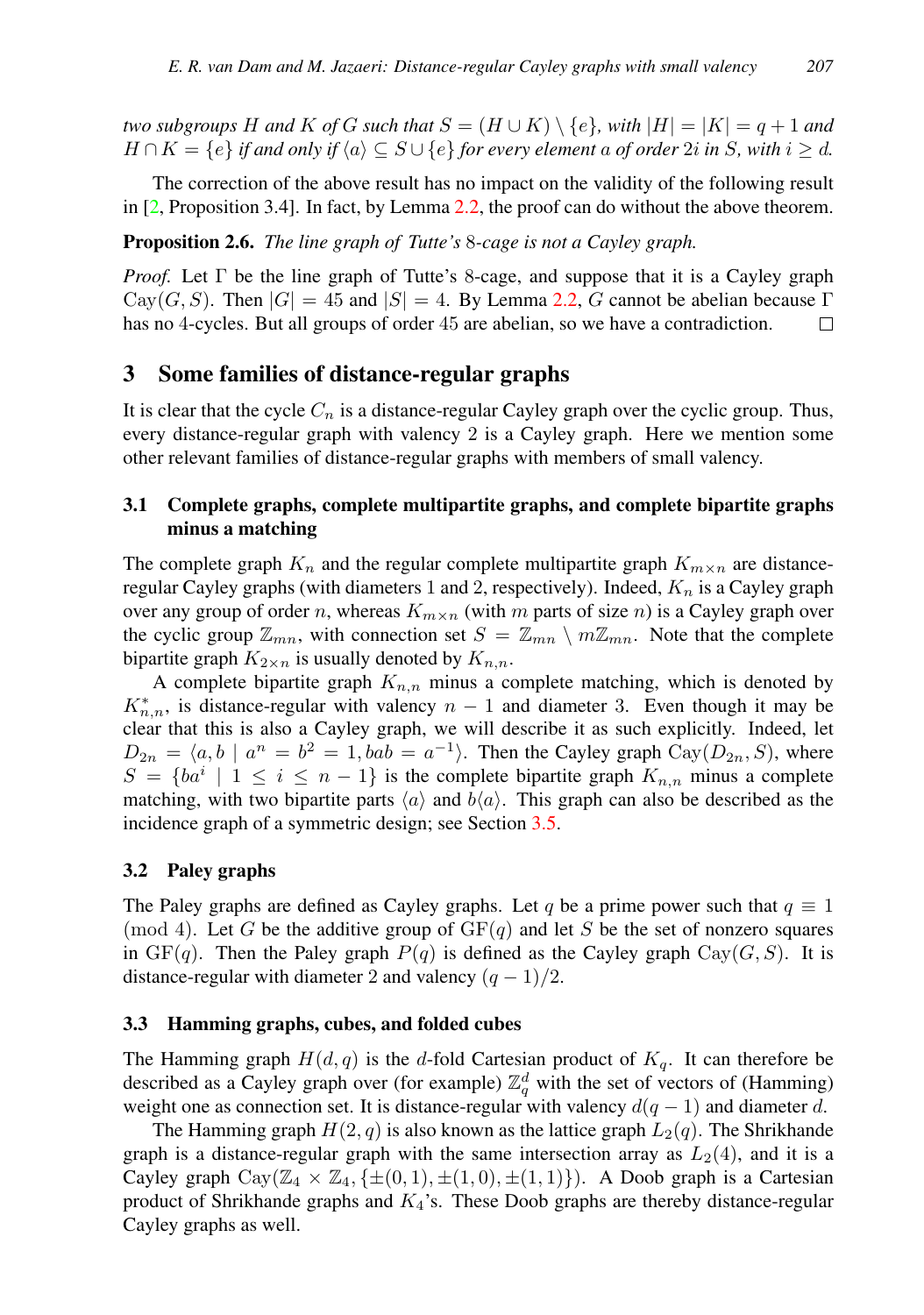The Hamming graph  $H(d, 2)$  is also known as the d-dimensional (hyper)cube graph  $Q_d$ . The folded d-cube can be obtained from  $Q_{d-1}$  by adding a perfect matching connecting its so-called antipodal vertices. This implies that it is a Cayley graph over  $\mathbb{Z}_2^{d-1}$ with connection set the set of unit vectors and the all-ones vector. The folded  $d$ -cube is distance-regular with valency d and diameter  $\lfloor d/2 \rfloor$ .

#### <span id="page-5-1"></span>3.4 Odd and doubled Odd graphs

The Odd graph  $O_n$  is the Kneser graph  $K(2n-1, n-1)$ . It is distance-regular with valency n and diameter  $n-1$ . Godsil [\[15\]](#page-19-8) determined which Kneser graphs are Cayley graphs, and it follows that the Odd graph is not a Cayley graph.

The doubled Odd graph  $DO_n$  is the bipartite double of the Odd graph  $O_n$ . It is distanceregular with valency n and diameter  $d = 2n - 1$ . It is easy to see that if a graph  $\Gamma$  is a Cayley graph  $Cay(G, S)$ , then its bipartite double is again a Cayley graph over the group  $G \times \mathbb{Z}_2$  with connection set  $S = \{(s, 1) \mid s \in S\}$ . But the Odd graph is not a Cayley graph, so we cannot apply this argument. Indeed, it turns out that the doubled Odd graph is also not a Cayley graph.

#### <span id="page-5-2"></span>Proposition 3.1. *The doubled Odd graph is not a Cayley graph.*

*Proof.* The distance- $(d-1)$  graph of a doubled Odd graph  $DO_n$  (with diameter  $d = 2n-1$ ) is a disjoint union of two Odd graphs  $O_n$ . If this graph is a Cayley graph, then its distance- $(d - 1)$  graph is again a Cayley graph, by Lemma [2.1.](#page-2-1) But an Odd graph is not a Cayley graph [\[15\]](#page-19-8), so neither is the doubled Odd graph. П

Godsil's results  $[15]$  also imply the classification by Sabidussi  $[25]$  of Cayley graphs among the triangular graphs  $T(n)$ ; these are Cayley graphs if and only if  $n = 2, 3, 4$  or  $n \equiv 3 \pmod{4}$  and n is a prime power.

#### <span id="page-5-0"></span>3.5 Incidence graphs of symmetric designs

Miklavič and Potočnik  $[21]$  $[21]$  showed that there is a correspondence between difference sets and connection sets for the incidence graphs of a symmetric design. Recall that a  $k$ -subset D of a group G of order n is called an  $(n, k, \lambda)$  difference set if every nonidentity element  $g \in G$  occurs  $\lambda$  times among all possible differences  $d_1 d_2^{-1}$  (we prefer to use multiplicative notation) of distinct elements  $d_1$  and  $d_2$  of D. The development  $\{Dg \mid g \in G\}$  of such a difference set is a symmetric  $2-(n, k, \lambda)$  design.

If D is a difference set in an abelian group  $G$ , then we can easily construct the incidence graph of its development as a Cayley graph for the group  $G \rtimes \mathbb{Z}_2$ . The elements of this group can be (identified and) partitioned as  $G \cup Gc$ , where  $c^2 = 1$  and  $cgc = g^{-1}$  for all  $g \in G$ . As a connection set, we take  $S = Dc$ . It follows that S is inverse closed, and that the corresponding Cayley graph is indeed the incidence graph of the development (a block Dg corresponds to the group element  $g^{-1}c$ ).

Because the Desarguesian projective plane (over  $GF(q)$ ) is a symmetric  $2-(q^2+q+1,$  $q + 1, 1$ ) design, and can be obtained from a (Singer) difference set in the cyclic group, it follows that the incidence graph of a Desarguesian projective plane is a Cayley graph. It was shown by Loz et al. [\[18\]](#page-19-10) that this Cayley graph is 4-arc-transitive. We note that all projective planes of order at most 8 are Desarguesian, and hence all incidence graphs of projective planes with valency at most 9 are Cayley graphs.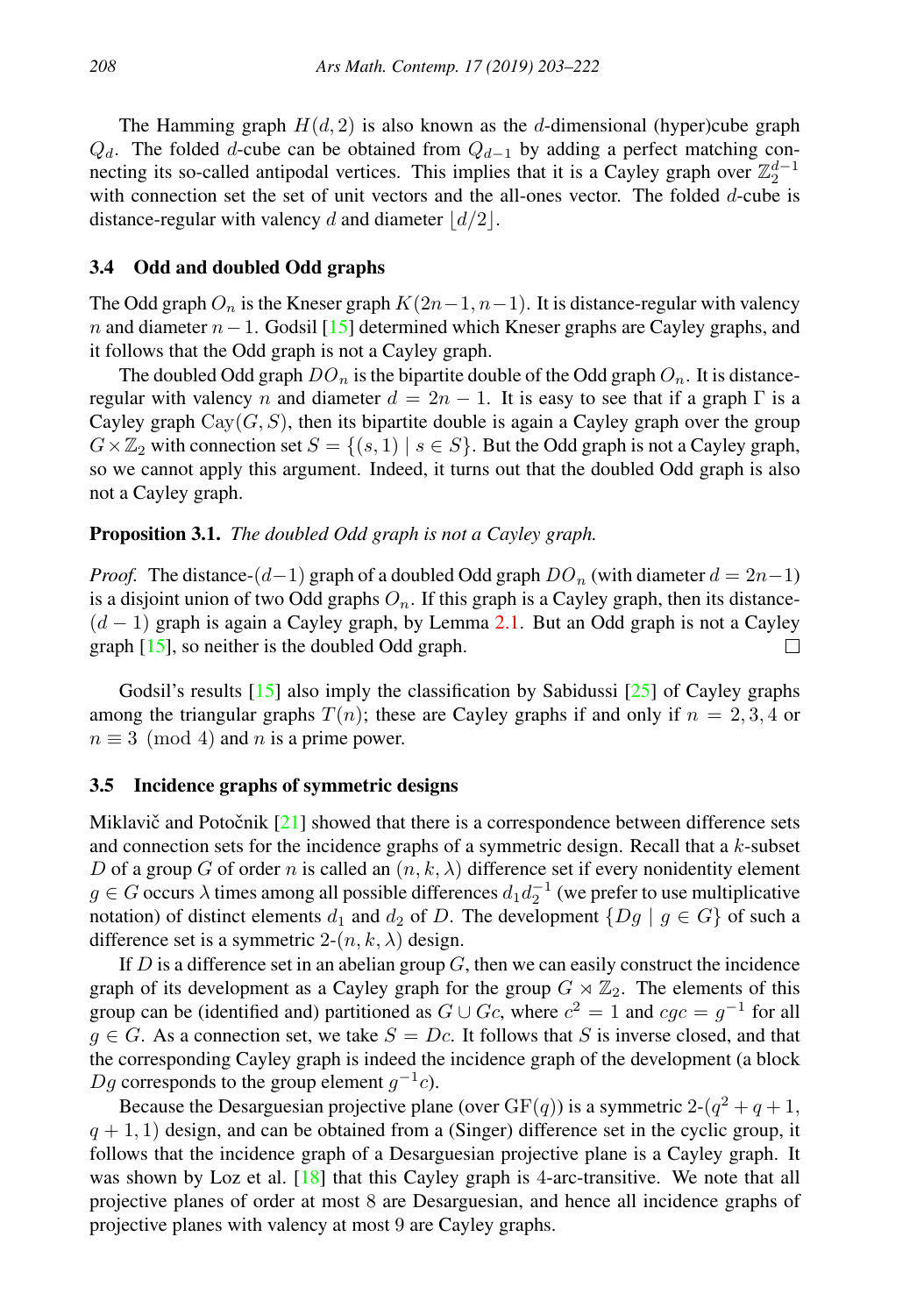We also note that if D is a difference set in G, then the complement  $G \setminus D$  is also a difference set in  $G$ , and its development is the complementary design of the development of D. This implies that also the incidence graph of the  $2-(7, 4, 2)$  design is a Cayley graph. Also the  $2-(11, 5, 2)$  biplane comes from a difference set (the set of nonzero squares in  $\mathbb{Z}_{11}$ , so its incidence graph is a Cayley graph. Note that also the (trivial) 2- $(n, n-1, n-2)$ design comes from a difference set  $(D = G \setminus \{e\})$ , which gives an alternative proof that  $K_{n,n}^*$  is a Cayley graph (see Section [3.1\)](#page-4-1).

We denote the incidence graph of a 2- $(n, k, \lambda)$  design by  $IG(n, k, \lambda)$ . Such a graph is distance-regular with valency  $k$  and diameter 3.

#### <span id="page-6-2"></span>3.6 Incidence graphs of affine planes minus a parallel class of lines

Similar to the case of symmetric designs, there is a correspondence between certain relative difference sets and connection sets for the incidence graph of an affine plane minus a parallel class of lines. A k-subset R of a group G of order mn is called a relative  $(m, n, k, \lambda)$ difference set relative to a subgroup N of order n of G if every element of  $G \setminus N$  occurs  $\lambda$ times among all possible differences  $r_1 r_2^{-1}$  of elements  $r_1$  and  $r_2$  of R. The development of such a relative difference set is a so-called  $(m, n, k, \lambda)$  divisible design. We will not go into the details of the definition of such a divisible design, but restrict to the remark that an  $(n, n, n, 1)$  divisible design is the same as an affine plane of order n minus a parallel class of lines (for details, see  $[24]$ ). Similar as in Section [3.5,](#page-5-0) if such a divisible design comes from a relative difference set in an abelian group, then its incidence graph is a Cayley graph.

It is known that all Desarguesian planes correspond to relative difference sets, so the incidence graphs of the Desarguesian affine planes minus a parallel class are all Cayley graphs. These include all such distance-regular graphs with valency at most 8. In particular, for odd prime powers q, the set  $\{(x, x^2) \mid x \in \text{GF}(q)\}\$ is a relative difference set in  $GF(q)^2$ . To include even prime powers, we need a more involved construction of a relative difference set that actually works also for semifields (see  $[24,$  Theorem 4.1]). Indeed, if S is a semifield of order q, then we define a group on  $\mathbb{S}^2$  using the addition  $(x_1, x_2) + (y_1, y_2) =$  $(x_1 + y_1, x_2 + y_2 + x_1y_1)$ . In this group, the set  $\{(x, x^2) | x \in \mathbb{S}\}\)$  is a relative  $(q, q, q, 1)$ difference set. We note that if S is the field on  $2^n$  vertices, then the constructed group is isomorphic to  $\mathbb{Z}_4^n$ .

We denote the incidence graph of a the Desarguesian affine plane of order  $q$  minus a parallel class of lines (pc) by  $IG(AG(2,q) \setminus pc)$ . Such a graph is distance-regular with valency  $q$  and diameter 4. We conclude the following.

<span id="page-6-0"></span>Proposition 3.2. *For every prime power* q*, the incidence graph of the Desarguesian affine plane of order q minus a parallel class of lines,*  $IG(AG(2,q) \setminus pc)$ *, is a Cayley graph.* 

#### <span id="page-6-1"></span>3.7 Generalized polygons

The incidence graph of a generalized quadrangle or generalized hexagon of order  $(q, q)$  is distance-regular with valency  $q + 1$  and girth 8 and 12, respectively. These graphs thus arise in the tables in the following sections. In this section, we will first show, among other results, that for  $q \leq 4$ , none of these is a Cayley graph. Next to that, we will consider some of the distance-regular line graphs and halved graphs (point graphs) of these graphs.

Indeed, first suppose that the incidence graph  $\Gamma$  of generalized polygon of order  $(s, s)$ is a Cayley graph. Then its automorphism group contains a subgroup that acts regularly on the vertices of Γ. It follows that there is an index 2 subgroup  $G$  that acts regularly on both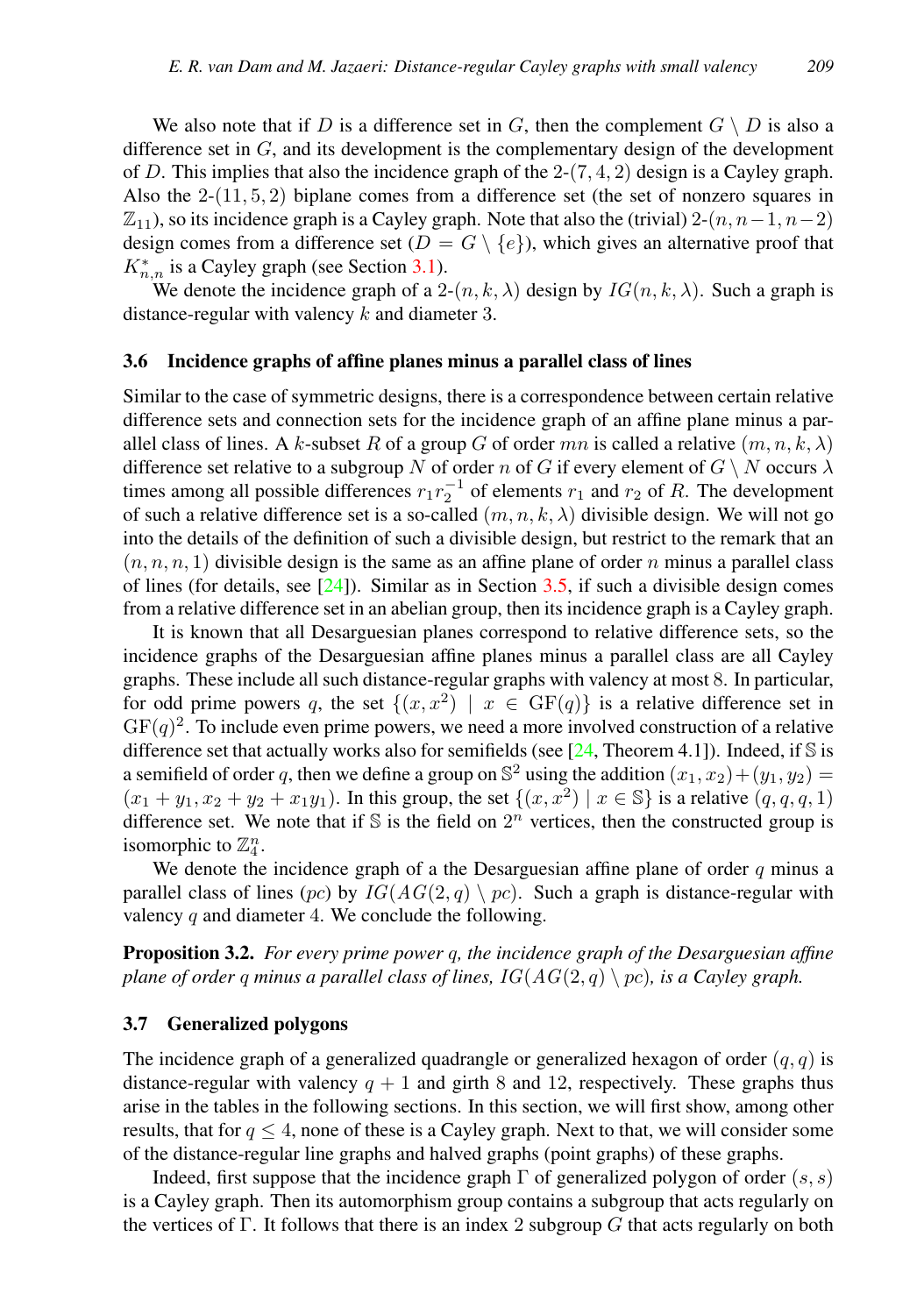the point set and on the line set, as an automorphism group of the generalized polygon. This situation has been studied by Swartz  $[26]$  for generalized quadrangles. Using results by Yoshiara  $[29]$  (who exploited an idea of Benson  $[9]$ ; cf.  $[23, 1.9.1]$  $[23, 1.9.1]$ ), Swartz  $[26]$  showed that  $s + 1$  must be coprime to 2 and 3. Consequently, we have the following result.

<span id="page-7-2"></span>Proposition 3.3. *If the incidence graph of a generalized quadrangle of order* (s, s) *is a Cayley graph, then*  $s + 1$  *is not divisible by* 2 *or* 3*.* 

In particular, it shows that the incidence graphs of generalized quadrangles of orders  $(2, 2)$  and  $(3, 3)$  are not Cayley graphs.

We will next derive a similar result for generalized hexagons. The line of proof is the same as for generalized quadrangles. By extracting the main ideas and fine-tuning them, we are able to give a self-contained proof, which in the end even leads to a somewhat stronger result. We note that similar more general techniques and results on generalized hexagons (but not our main results) have also been obtained by Temmermans, Thas, and Van Maldeghem [\[27\]](#page-19-0).

As in the above, we assume that the generalized hexagon of order  $(s, s)$  has an automorphism group  $G$  that acts regularly on points as well as on lines. Thus, the order of  $G$  is  $(s+1)(s<sup>4</sup>+s<sup>2</sup>+1)$ . We start with a lemma.

<span id="page-7-0"></span>**Lemma 3.4.** Let  $p = 2, 3, or 5, and let  $g \in G$  be of order p. Then  $x^g \neq x$  and  $x^g$  is not$ *collinear to* x*, for every point* x*.*

*Proof.* Let x be an arbitrary point. Because G is regular, q fixes no points, and also no lines (otherwise  $g = e$ ) so  $x^g \neq x$ . In order to show that  $x^g$  is not collinear to x, we assume that  $\ell$  is a line through x and  $x^g$ , and show that this leads to a contradiction.

If g has order 2, then  $\ell^g$  is a line through  $x^g$  and  $x^{g^2} = x$ , so  $\ell^g = \ell$ , which is indeed a contradiction.

If g has order 3, then x,  $x^g$ , and  $x^{g^2}$  are pairwise collinear. Similar as in the previous case (order 2), these three points cannot all be on the line  $\ell$ , and it follows that they "generate" three lines  $\ell$ ,  $\ell^g$ , and  $\ell^{g^2}$ . This however gives a 6-cycle in the incidence graph, which is a contradiction, because its girth is 12.

Similarly, if  $q$  has order 5, then this gives rise to a 10-cycle in the incidence graph, which is again a contradiction. П

Note that the case  $p = 5$  seems specific for generalized hexagons, whereas the cases 2 and 3 clearly also apply to generalized quadrangles, because their incidence graphs have girth "only" 8.

Next, we consider the adjacency matrix A of the point graph of the generalized hexagon, and let  $M = A + I$ . Note that this matrix could also be used to obtain the results for generalized quadrangles. Our matrix M has eigenvalue  $s^2 + s + 1$  with multiplicity one (from the constant eigenvector), 2s, 0, and  $-s$ . From an automorphism g we make a permutation matrix Q, where  $Q_{x,y} = 1$  if  $y = x^g$ . Because g is an automorphism, we have that  $QA = AQ$ , and hence that  $QM = MQ$ . Using the eigenvalues of M, we obtain the following lemma.

## <span id="page-7-1"></span>Lemma 3.5.

$$
\operatorname{tr} QM \equiv 1 \pmod{s}.
$$

*Proof.* If g has order n, then  $(QM)^n = Q^n M^n = M^n$ . It follows that  $QM$  has the same eigenvalues as  $M$ , possibly multiplied by a root of unity. It has the same eigenvalue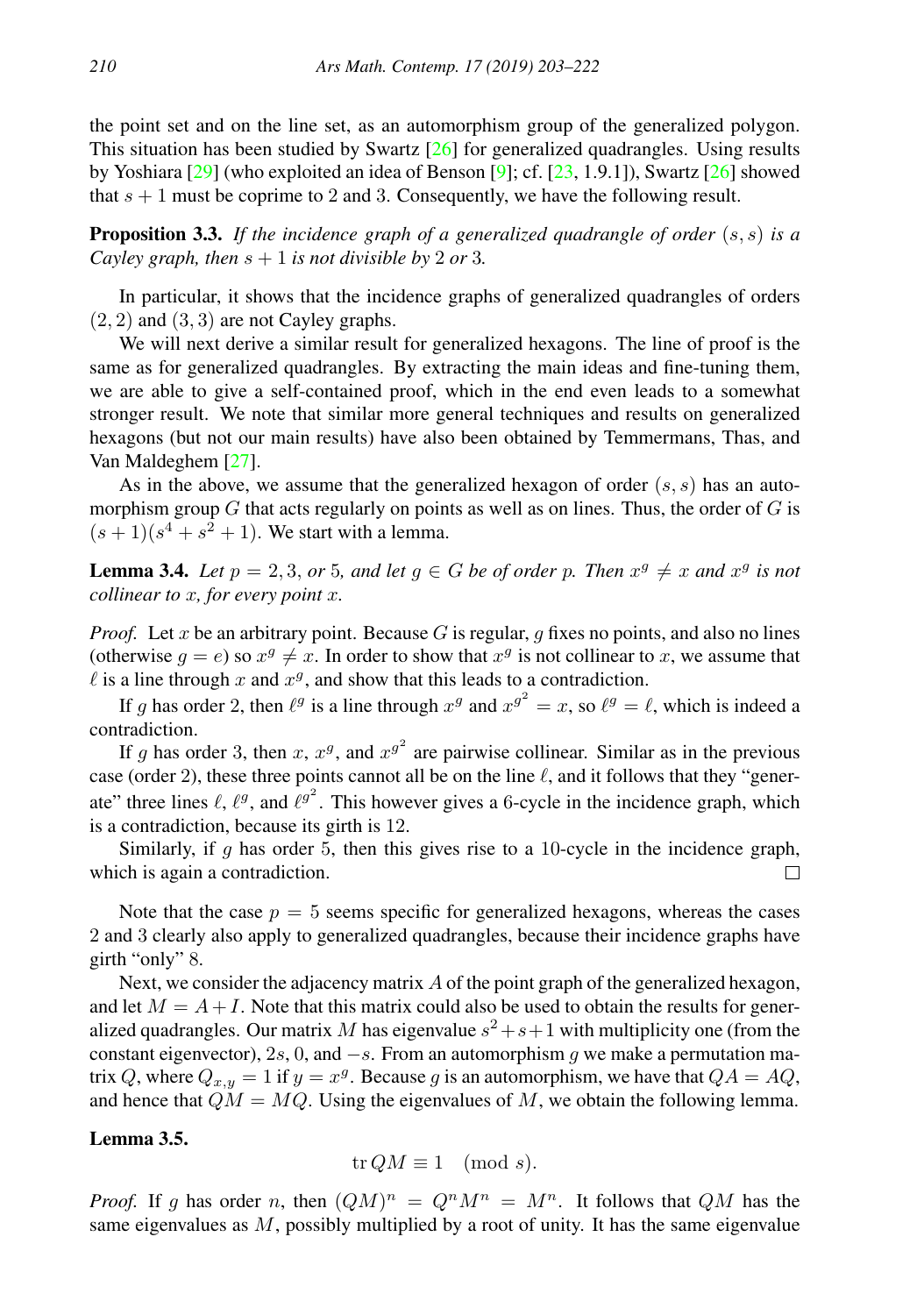$s^2 + s + 1$  with multiplicity one (from the constant eigenvector) as M. For each other eigenvalue, also its conjugates are eigenvalues, and the sum of these is a multiple of the "original" eigenvalue  $\theta$  of M (because the sum of the relevant roots of unity is integer; for details, see the similar proof for generalized quadrangles by Benson [\[9\]](#page-19-14)). It follows that the sum of all eigenvalues equals  $s^2 + s + 1$  plus integer multiples of 2s, 0, and  $-s$ . Hence  $tr QM \equiv 1 \pmod{s}$ .  $\Box$ 

We can now prove the following.

<span id="page-8-0"></span>Proposition 3.6. *If the incidence graph of a generalized hexagon of order* (s, s) *is a Cayley graph, then s is a multiple of* 6 *and*  $s + 1$  *is not divisible by* 5*.* 

*Proof.* Suppose that the incidence graph is a Cayley graph, and that  $(s + 1)(s^4 + s^2 + 1)$ is divisible by 2, 3, or 5. Then the generalized hexagon has a regular group  $G$  of automorphisms, acting regularly on both the point set and the line set. Because the order of this group is divisible by 2, 3, or 5, there is an automorphism  $g \in G$  of order 2, 3, or 5. By Lemma [3.4,](#page-7-0)  $x^g \neq x$  and  $x^g$  is not collinear to x, for every point x. It follows that both Q and QA have zero diagonal, hence tr  $QM = 0$ . But this contradicts Lemma [3.5,](#page-7-1) hence  $(s+1)(s<sup>4</sup>+s<sup>2</sup>+1)$  is not divisible by 2, 3, or 5, and this implies that s is a multiple of 6 and  $s + 1$  is not divisible by 5. П

Because generalized hexagons of order  $(s, s)$  are only known for prime powers s, it follows that all the incidence graphs of the known generalized hexagons are not Cayley graphs. Note that automorphisms of a putative generalized hexagon of order  $(6, 6)$  have been studied by Belousov [\[8\]](#page-19-16).

Similarly, generalized quadrangles of order  $(s, s)$  are only known for prime powers s. Among these known ones, Proposition [3.3](#page-7-2) thus rules out all s except  $s = 4^i$  (for  $i \in \mathbb{N}$ ). Among the distance-regular incidence graphs of generalized polygons with valency at most 5, we still need to consider the incidence graph of the generalized quadrangle of order (4, 4). For this, we also consider one of the halved graphs, i.e., the collinearity (or point) graph.

<span id="page-8-1"></span>Proposition 3.7. *The incidence graph of the generalized quadrangle* GQ(4, 4) *is not a Cayley graph.*

*Proof.* Suppose that this bipartite graph  $\Gamma$  is a Cayley graph. By Lemma [2.1,](#page-2-1) its halved graphs are also Cayley graphs. These halved graphs (one of them being the collinearity graph of the generalized quadrangle) are again distance-regular, with intersection array  ${20, 16; 1, 5}$  [\[11,](#page-19-5) Proposition 4.2.2]. In other words, it is a strongly regular graph with parameters (85, 20, 3, 5). By Sylow's theorem, the only group of order 85 is the cyclic group  $\mathbb{Z}_{85}$ . Using the properties of a generalized quadrangle and that the cyclic group is abelian, it is easy to show that each line (a 5-clique) through  $e$  forms a subgroup of  $\mathbb{Z}_{85}$ , but there is only one such subgroup, which gives a contradiction, because there are 5 lines through each point.  $\Box$ 

We note that this result also follows from more extensive results by Bamberg and Giu-dici [\[5,](#page-18-3) Theorem 1.1] and by Swartz [\[26,](#page-19-12) Theorem 1.3]. We remark that also the result that Tutte's 8-cage — the incidence graph of the unique generalized quadrangle of order  $(2, 2)$ — is not a Cayley graph, can be obtained using the point graph. The latter is the complement of the triangular graph  $T(6)$ . Sabidussi [\[25\]](#page-19-9) determined the Cayley graphs among the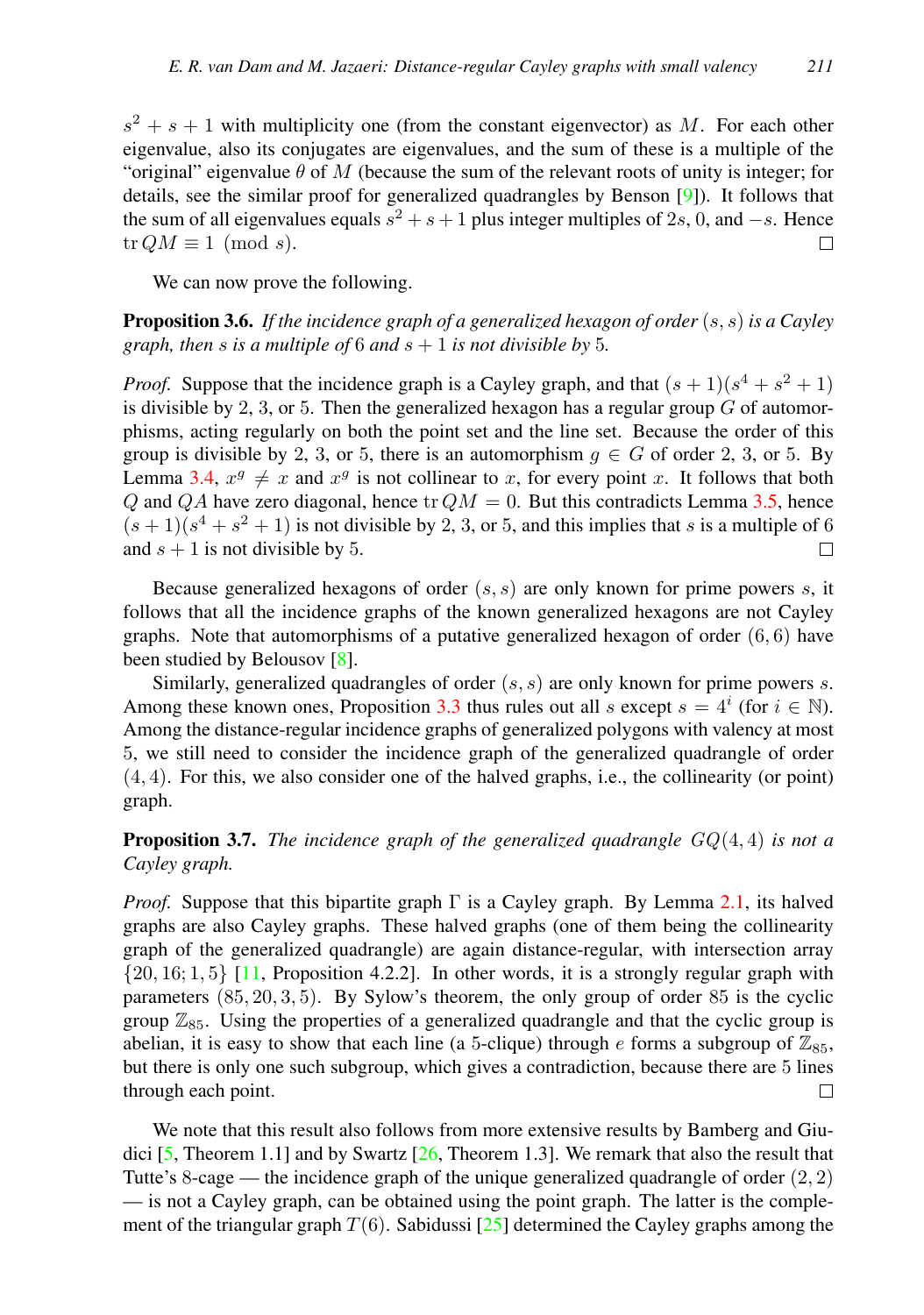triangular graphs (see also Section [3.4\)](#page-5-1), and  $T(6)$  is not one of them. Thus, Tutte's 8-cage, also known as the Tutte-Coxeter graph, is not a Cayley graph.

Also Tutte's 12-cage — the unique incidence graph of a generalized hexagon of order  $(2, 2)$  — is not a Cayley graph for an elementary reason, i.e., because it is not vertextransitive. Note that there are two generalized hexagons of order  $(2, 2)$ , and these are dual, but not isomorphic, to each other. Thus, there are two orbits of vertices in the incidence graph.

We note that similarly there are precisely two generalized quadrangles of order  $(3, 3)$ , and these are dual to each other. This implies that the corresponding incidence graph is not vertex-transitive, and hence this gives another argument for why this graph is not a Cayley graph.

Another argument for why Tutte's 12-cage is not a Cayley graph is obtained by considering the point graphs of the two generalized hexagons of order  $(2, 2)$ . These distanceregular graphs have intersection array  $\{6, 4, 4; 1, 1, 3\}$  and automorphism group  $PSU(3, 3)$  $\propto \mathbb{Z}_2$  [\[4\]](#page-18-4). If such a graph would be a Cayley graph Cay(G, S), then G must be a subgroup of order 63 of the above group. Moreover, because the graph has no 4-cycles, the group must be nonabelian by Lemma [2.2.](#page-2-0) However, we checked with GAP [\[14\]](#page-19-17) that there are no such subgroups, so we conclude that these graphs are not Cayley graphs. A similar argument applies to the line graph of Tutte's 12-cage, the unique distance-regular graph with intersection array  $\{4, 2, 2, 2, 2, 2, 1, 1, 1, 1, 1, 2\}$ . Also this graph has automorphism group  $PSU(3, 3) \rtimes \mathbb{Z}_2$  [\[4\]](#page-18-4) and no 4-cycles. Thus, after having checked that there are no nonabelian subgroups of order 189, we conclude the following.

<span id="page-9-1"></span>Proposition 3.8. *The line graph of Tutte's* 12*-cage and the point graphs of the two generalized hexagons of order* (2, 2) *are not Cayley graphs.*

Similarly, we can show that the unique distance-regular graph with intersection array  $\{6, 3, 3; 1, 1, 2\}$ , the line graph of the incidence graph of the projective plane (generalized 3-gon) of order 3 is not a Cayley graph. Indeed, the automorphism group of the incidence graph (and hence of its line graph) is  $PSL(3, 3) \rtimes \mathbb{Z}_2$ , and we checked again with GAP [\[14\]](#page-19-17) that it has no subgroups of order 52. We recall from Section [3.5](#page-5-0) that the incidence graph itself is a Cayley graph. We had already observed in [\[2,](#page-18-0) Theorem 5.8] that if the line graph of the incidence graph of a projective plane of small odd order is a Cayley graph, then it should come from a group of both collineations and correlations of the projective plane.

<span id="page-9-2"></span>Proposition 3.9. *The line graph of the incidence graph of the projective plane of order* 3 *is not a Cayley graph.*

We next consider the line graph of the incidence graph of the generalized quadrangle of order  $(3,3)$ .

<span id="page-9-0"></span>Proposition 3.10. *The line graph of the incidence graph of the generalized quadrangle of order* (3, 3) *is not a Cayley graph.*

*Proof.* Suppose that this graph  $\Gamma$  is a Cayley graph Cay( $G, S$ ). Then G is a subgroup of the automorphism group of the incidence graph of the generalized quadrangle that acts regularly on its 160 flags. It follows that  $G$  acts transitively on the point set P and on the line set L. Hence  $|G_x| = |G_\ell| = 4$  for every  $x \in P$  and  $\ell \in L$ . This implies that for every point (and similarly, for every line), there is an involution in  $G$  that fixes it. On the other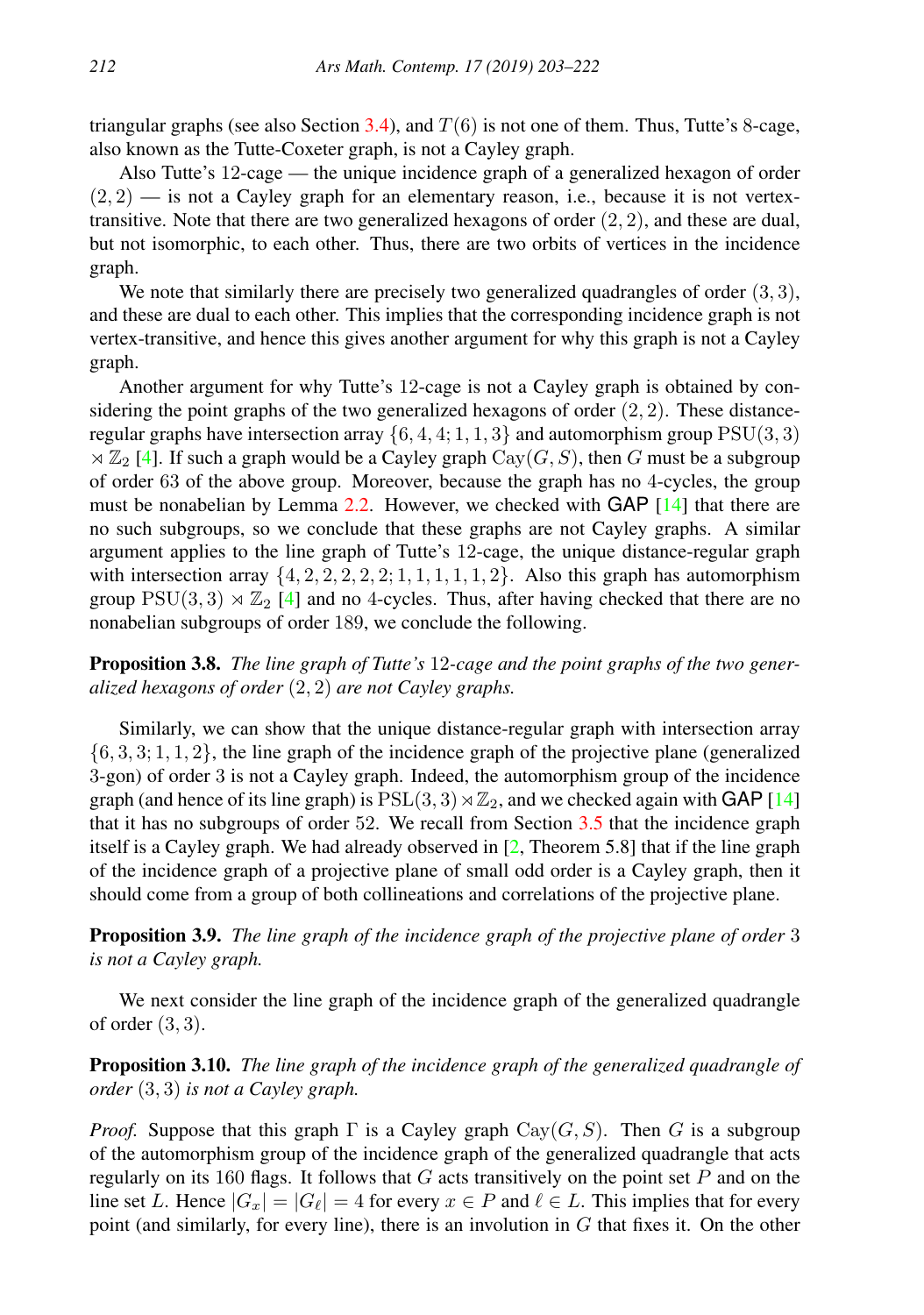hand, it is not hard to show that every involution in  $G$  fixes either a point or a line, using Benson's results  $[9]$  or the approach as in Lemma [3.5](#page-7-1) (see also  $[6]$ , Lemma 3.4]).

Now let H be a Sylow 2-subgroup of G. We claim that the intersection of  $Z(G)$  and H is trivial. To show this, assume that it is not. Then  $H \cap Z(G)$  contains an involution  $\sigma$ , say, and suppose without loss of generality that  $\sigma$  fixes a point x, say. Let  $\ell$  be a line through x and let  $\theta$  be an involution that fixes  $\ell$ . If  $y = x^{\theta}$ , then it is easy to see that  $\sigma$  also fixes y, and hence  $\ell$ . But then it fixes a flag  $(x, \ell)$ , which is a contradiction.

Because  $Z(G)$  is normal in G, it follows that  $HZ(G)$  is a subgroup of G such that  $|HZ(G)| = |H||Z(G)|$ . This implies that  $|Z(G)| = 1$  or 5. We checked with GAP [\[14\]](#page-19-17) that there is no group of order 160 with  $|Z(G)| = 5$  and there exists only one group G of order 160 such that  $|Z(G)| = 1$ ; this group is  $(\mathbb{Z}_2^4 \rtimes \mathbb{Z}_5) \rtimes \mathbb{Z}_2$ .

Now G has a normal subgroup  $N = \mathbb{Z}_2^4 \rtimes \mathbb{Z}_5$  of index 2, and this group does not have any dihedral subgroup, except the ones of order 2 and 4. Moreover, the two cosets of  $N$ induce an equitable partition of the graph, with quotient matrix of the form

$$
\begin{bmatrix} m & 6-m \\ 6-m & m \end{bmatrix},
$$

with  $m = |S \cap N|$ . This implies that Γ must have an eigenvalue  $2m-6$  (besides eigenvalue 6) and because the integer eigenvalues of  $\Gamma$  are 6, 2, and  $-2$ , it follows that  $m = 2$  or  $m=4$ .

By Theorem [2.5](#page-3-0) and the fact that  $G$  only has elements of orders 1, 2, 4, and 5, it follows that  $S = (K_1 \cup K_2) \setminus \{e\}$ , where  $K_1$  and  $K_2$  are subgroups of G of order 4 such that  $K_1 \cap K_2 = \{e\}.$ 

In both the cases  $m = 2$  and  $m = 4$ , it follows that  $S \cap N$  contains involutions  $s_1 \in K_1$ and  $s_2 \in K_2$ . These two involutions generate a dihedral subgroup of N, which implies that this must be the dihedral group of order 4. But then  $s_1$  and  $s_2$  commute, and it is clear that e and  $s_1s_2$  have at least two common neighbors, while being at distance 2, and we have a contradiction. □

The last case we will handle in this section is that of the line graph of the incidence graph of a generalized hexagon of order  $(3, 3)$ . Note that it is currently unknown how many such generalized hexagons there are.

<span id="page-10-0"></span>Proposition 3.11. *The line graph of the incidence graph of a generalized hexagon of order* (3, 3) *is not a Cayley graph.*

*Proof.* Suppose that this graph  $\Gamma$  is a Cayley graph  $Cay(G, S)$ . Then by the same approach as in the proof of Proposition [3.10,](#page-9-0) it follows that  $G = (\mathbb{Z}_2^3 \rtimes \mathbb{Z}_7) \times D_{26}$ . Again, G has a normal subgroup  $N = (\mathbb{Z}_2^3 \rtimes \mathbb{Z}_7) \times \mathbb{Z}_{13}$  of index 2, and from the eigenvalues of  $\Gamma$ , we obtain that  $m = 2$  or  $m = 4$ , where  $m = |S \cap N|$ .

Observe that N contains seven involutions, which generate an abelian subgroup  $\mathbb{Z}_2^3$ . Because  $S \cap N$  contains an even number of elements, it also contains an even number of involutions. But these involutions commute and there are no induced 4-cycles in Γ, so it easily follows that  $S \cap N$  contains no involutions. Because N only has elements of order 1, 2, 7, 13, 26, and 91, and Γ contains no induces odd-cycles besides triangles, it follows that  $S \cap N$  only contains elements of order 26. Thus, the connection set S has at least two elements of order 26.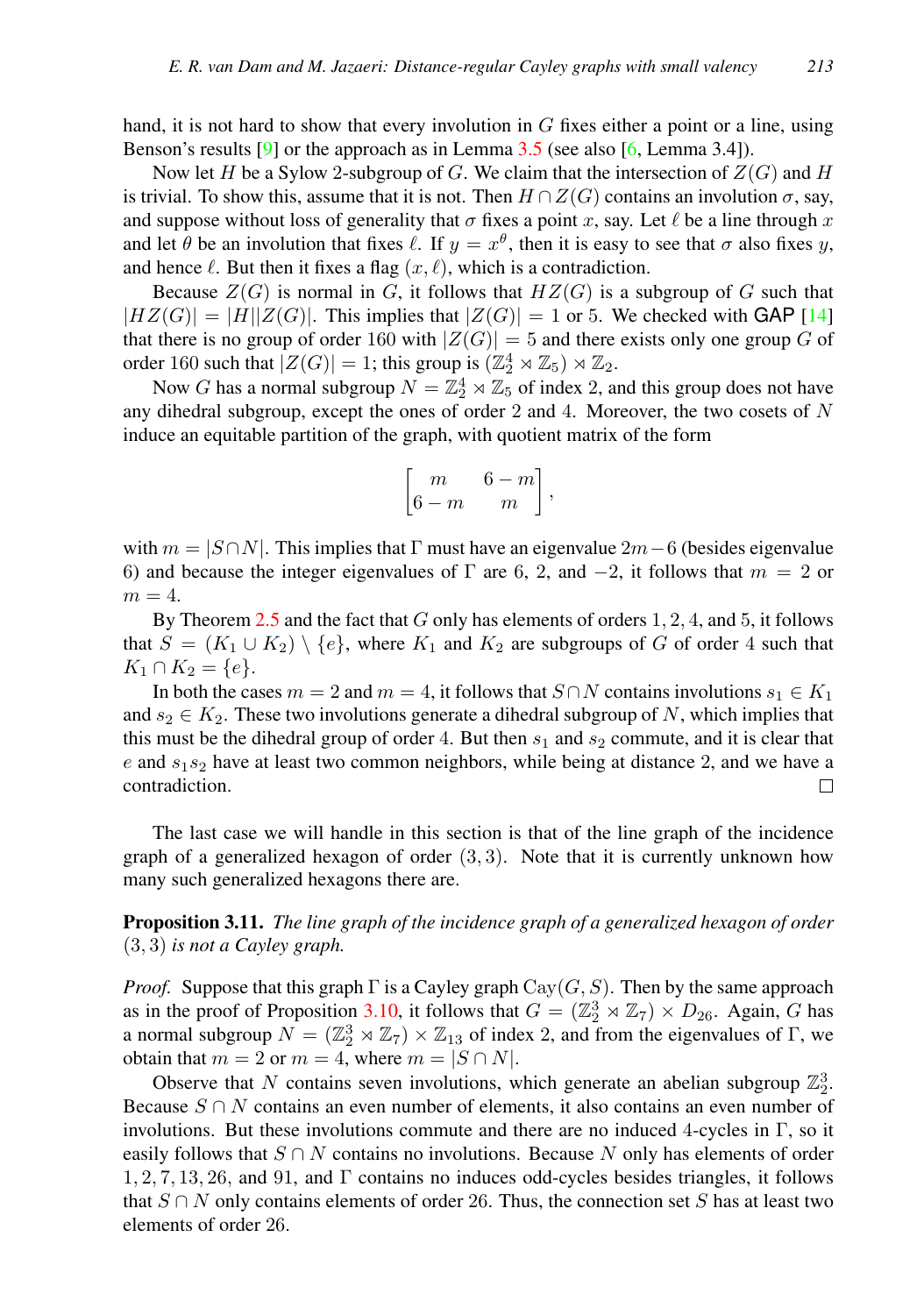Next, we consider the normal subgroup  $K = \mathbb{Z}_2^3 \times D_{26}$ , with quotient group  $G/K$ isomorphic to  $\mathbb{Z}_7$ . Note that all elements of order 26 in G are in K, so it follows that  $S \cap K$ contains at least two elements. Because the quotient matrix corresponding to the equitable partition of the cosets of  $K$  is symmetric and cyclic, it follows that there are essentially only three options; the first row of the quotient matrix must be

 $\begin{vmatrix} 4 & 1 & 0 & 0 & 0 & 0 & 1 \end{vmatrix}$ ,  $\begin{vmatrix} 2 & 2 & 0 & 0 & 0 & 0 & 2 \end{vmatrix}$ , or  $\begin{vmatrix} 2 & 0 & 1 & 1 & 1 & 1 & 0 \end{vmatrix}$ .

All three matrices have eigenvalues of degree 3 (related to eigenvalues of the 7-cycle; the roots of  $x^3 + x^2 - 2x - 1$ ). But  $\Gamma$  has no such eigenvalues, so we have a contradiction.

Finally, we note that Bamberg and Giudici [\[5\]](#page-18-3) claim that none of the classical generalized hexagons and octagons have a group of automorphisms that acts regularly on the points. This implies that none of the point graphs of the known generalized hexagons and octagons are Cayley graphs.

## <span id="page-11-0"></span>4 Distance-regular graphs with valency 3

All distance-regular graphs with valency 3 are known; see [\[11,](#page-19-5) Theorem 7.5.1]. In Table [1,](#page-11-1) we give an overview of all possible intersection arrays and corresponding graphs, and indicate which of these is a Cayley graph. The latter will follow from the results in the previous section, and the investigations in the current section, as commented in the table. Note that for each intersection array in Table [1](#page-11-1) there is a unique distance-regular graph. By  $n, d$ , and g, we denote the number of vertices, diameter, and girth, respectively. The first graph in

| Intersection array                 | $\,n$ | $\boldsymbol{d}$ | $\mathfrak{g}$ | Name                       | Cayley         | Comments    |
|------------------------------------|-------|------------------|----------------|----------------------------|----------------|-------------|
| $\{3;1\}$                          | 4     | 1                | 3              | $K_4$                      | Yes            | Sec. 3.1    |
| $\{3,2;1,3\}$                      | 6     | $\overline{2}$   | 4              | $K_{3,3}$                  | Yes            | Sec. 3.1    |
| $\{3, 2, 1; 1, 2, 3\}$             | 8     | 3                | 4              | Cube $\sim K_{3.3}^*$      | Yes            | Sec. 3.1    |
| $\{3,2;1,1\}$                      | 10    | $\mathfrak{D}$   | 5              | Petersen $\sim O_3$        | N <sub>o</sub> | Sec. 3.4    |
| $\{3, 2, 2; 1, 1, 3\}$             | 14 3  |                  | 6              | Heawood $\sim IG(7,3,1)$   | Yes            | Sec. 3.5    |
| $\{3, 2, 2, 1; 1, 1, 2, 3\}$       | 18    | $\overline{4}$   | 6              | Pappus $\sim$              | Yes            | Prop. 3.2   |
|                                    |       |                  |                | $IG(AG(2,3) \setminus pc)$ |                |             |
| $\{3, 2, 2, 1, 1; 1, 1, 2, 2, 3\}$ | 20 5  |                  | 6              | Desargues $\sim DO_3$      | N <sub>0</sub> | Prop. 3.1   |
| $\{3, 2, 1, 1, 1, 1, 1, 1, 2, 3\}$ | 20    | 5                | 5              | Dodecahedron               | N <sub>0</sub> | Folklore    |
| $\{3, 2, 2, 1; 1, 1, 1, 2\}$       | 28    | 4                | 7              | Coxeter                    | N <sub>0</sub> | Prop. $4.1$ |
| $\{3, 2, 2, 2, 1, 1, 1, 3\}$       | 30    | $\overline{4}$   | 8              | Tutte's 8-cage $\sim$      | N <sub>0</sub> | Prop. 3.3   |
|                                    |       |                  |                | IG(GQ(2,2))                |                |             |
| $\{3, 2, 2, 2, 2, 1, 1, 1;$        | 90    | 8                | 10             | Foster                     | No             | Prop. $4.2$ |
| 1, 1, 1, 1, 2, 2, 2, 3             |       |                  |                |                            |                |             |
| $\{3, 2, 2, 2, 1, 1, 1;$           | 102 7 |                  | - 9            | Biggs-Smith                | N <sub>0</sub> | Prop. $4.4$ |
| 1, 1, 1, 1, 1, 1, 3                |       |                  |                |                            |                |             |
| $\{3, 2, 2, 2, 2, 2, \ldots\}$     | 126 6 |                  |                | 12 Tutte's 12-cage $\sim$  | N <sub>0</sub> | Prop. $3.6$ |
| $1, 1, 1, 1, 1, 3\}$               |       |                  |                | IG(GH(2,2))                |                |             |

<span id="page-11-1"></span>Table 1: Distance-regular graphs with valency 3.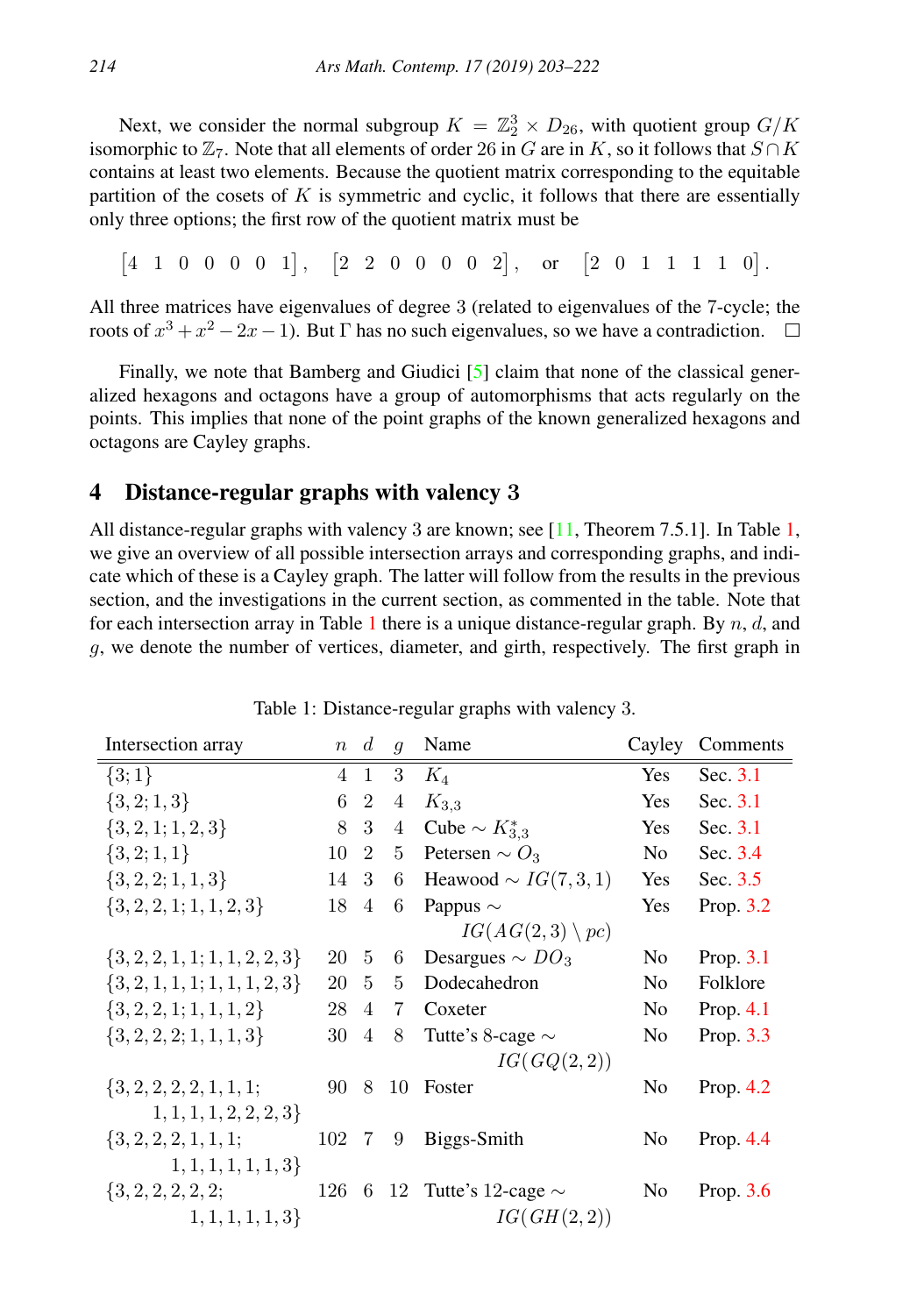the table that does not occur in the previous section is the dodecahedron. It is however well known that this graph is not a Cayley graph; see for example  $[19]$ , where it is shown that the only fullerene Cayley graph is the football (or buckyball) graph.

Also the fact that the Coxeter graph is not a Cayley graph is folklore. In the literature, e.g.,  $[17]$ , it is mentioned as one of the four non-Hamiltonian vertex-transitive graphs on more than two vertices, and it is noted that none of these four is a Cayley graph. Indeed, the automorphism group of the Coxeter graph is  $PGL(2, 7)$ , and this group has no subgroups of order 28.

## <span id="page-12-0"></span>Proposition 4.1. *The Coxeter graph is not a Cayley graph.*

The Foster graph is a bipartite distance-regular graph that can be described as the incidence graph of a partial linear space that can be considered as a 3-cover of the generalized quadrangle of order  $(2, 2)$ . Its halved graphs are distance-regular with intersection array  $\{6, 4, 2, 1, 1, 1, 4, 6\}$  (e.g., see [\[11,](#page-19-5) Proposition 4.2.2]). The halved graph on the points is the collinearity graph of this partial linear space.

## <span id="page-12-1"></span>Proposition 4.2. *The Foster graph is not a Cayley graph.*

*Proof.* Suppose that the Foster graph is a Cayley graph. By Lemma [2.1,](#page-2-1) its halved graphs are also Cayley graphs, and these are distance-regular with intersection array  $\{6, 4, 2, 1\}$ ; 1, 1, 4, 6} on 45 vertices. So suppose that this halved graph is a Cayley graph  $Cav(G, S)$ , with G of order 45 and S of size 6. By Sylow's theorem, G must be abelian. By Lemma [2.2,](#page-2-0) it follows that Γ contains a 4-cycle, which contradicts the fact that both the intersection numbers  $a_1$  and  $c_2$  are equal to 1. Thus, a distance-regular graph with intersection array  $\{6, 4, 2, 1, 1, 1, 4, 6\}$  cannot be a Cayley graph, and hence neither can the Foster graph.  $\Box$ 

As a side result, we have thus obtained the following.

<span id="page-12-3"></span>Corollary 4.3. *The collinearity graph of the* 3*-cover of the generalized quadrangle*  $GQ(2, 2)$ *, the unique distance-regular graph with intersection array*  $\{6, 4, 2, 1, 1, 1, 4, 6\}$ *, is not a Cayley graph.*

What remains is to consider the Biggs-Smith graph. The eigenvalues of this graph are very exceptional for a distance-regular graph. It has five distinct irrational eigenvalues, and distinct rational eigenvalues 3, 2, and 0.

#### <span id="page-12-2"></span>Proposition 4.4. *The Biggs-Smith graph is not a Cayley graph.*

*Proof.* Suppose that the Biggs-Smith graph  $\Gamma$  is a Cayley graph Cay(G, S). Then  $|G|$  = 102, so  $G$  has a subgroup  $H$  of order 51. It follows that the two cosets of  $H$  induce an equitable partition for Γ. Because Γ is connected and not bipartite, the quotient matrix is of the form

$$
\begin{bmatrix} m & 3-m \\ 3-m & m \end{bmatrix}
$$

,

where  $m = 1$  or  $m = 2$ . This implies that Γ has an eigenvalue  $-1$  or 1, which is a contradiction.  $\Box$ 

Now we can conclude this section by the following result.

Theorem 4.5. *Let* Γ *be a distance-regular Cayley graph with valency* 3*. Then* Γ *is isomorphic to one of the following graphs:*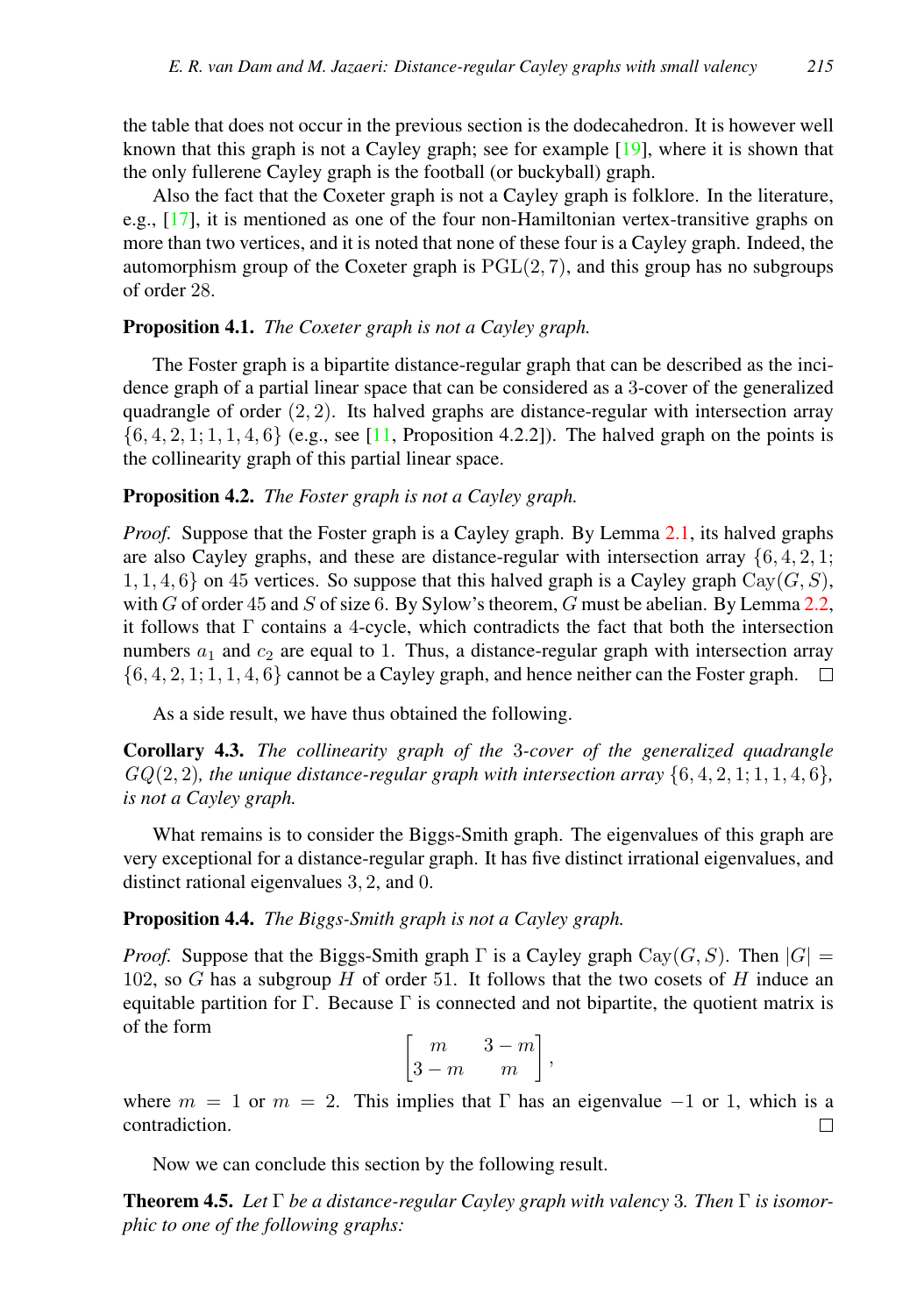- *the complete graph*  $K_4$ ,
- *the complete bipartite graph*  $K_{3,3}$ *,*
- $\bullet$  *the cube*  $Q_3$ *,*
- *the Heawood graph*  $IG(7, 3, 1)$ *,*
- *the Pappus graph*  $IG(AG(2, 3) \setminus pc)$ *.*

# <span id="page-13-0"></span>5 Distance-regular graphs with valency 4

The feasible intersection arrays for distance-regular graphs with valency four were determined by Brouwer and Koolen [\[13\]](#page-19-6). In Table [2,](#page-13-1) we give an overview of these intersection arrays and corresponding graphs, and indicate which of these is a Cayley graph, like in the previous section. Note that for each intersection array in the table there is a unique distanceregular graph, except possibly for the last array, which corresponds to the incidence graph of a generalized hexagon of order (3, 3).

| Intersection array           | $\boldsymbol{n}$ | $\overline{d}$ | $\mathfrak{g}$ | Name                     | Cayley         | Reference      |
|------------------------------|------------------|----------------|----------------|--------------------------|----------------|----------------|
| $\{4;1\}$                    | 5                | $\mathbf{1}$   | 3              | $K_5$                    | Yes            | Sec. 3.1       |
| $\{4, 1; 1, 4\}$             | 6                | $\overline{2}$ | 3              | $K_{2,2,2}$              | Yes            | Sec. 3.1       |
| $\{4,3;1,4\}$                | 8                | $\overline{2}$ | 4              | $K_{4,4}$                | Yes            | Sec. 3.1       |
| $\{4,2;1,2\}$                | 9                | $\overline{2}$ | 3              | $P(9) \sim H(2,3)$       | Yes            | Sec. 3.2       |
| $\{4,3,1;1,3,4\}$            | 10               | $\sqrt{3}$     | $\overline{4}$ | $K_{5.5}^*$              | Yes            | Sec. 3.1       |
| $\{4,3,2;1,2,4\}$            | 14               | 3              | $\overline{4}$ | IG(7, 4, 2)              | Yes            | Sec. 3.5       |
| $\{4, 2, 1; 1, 1, 4\}$       | 15               | 3              | 3              | L(Petersen)              | N <sub>0</sub> | [2, Prop. 5.1] |
| $\{4, 3, 2, 1; 1, 2, 3, 4\}$ | 16               | $\overline{4}$ | 4              | $Q_4$                    | Yes            | Sec. 3.3       |
| $\{4, 2, 2; 1, 1, 2\}$       | 21               | 3              | 3              | $L$ (Heawood)            | Yes            | [2, Ex. 5.7]   |
| $\{4,3,3;1,1,4\}$            | 26               | 3              | 6              | IG(13, 4, 1)             | Yes            | Sec. 3.5       |
| $\{4,3,3,1;1,1,3,4\}$        | 32               | $\overline{4}$ | 6              | $IG(A(2,4)\setminus pc)$ | Yes            | Prop. 3.2      |
| $\{4,3,3;1,1,2\}$            | 35               | 3              | 6              | $O_4$                    | No             | Sec. 3.4       |
| $\{4, 2, 2, 2, 1, 1, 1, 2\}$ | 45               | $\overline{4}$ | 3              | $L(Tutte's 8-cage)$      | N <sub>0</sub> | Prop. 2.6      |
| $\{4,3,3,2,2,1,1;$           | 70               | $\overline{7}$ | 6              | DO <sub>4</sub>          | N <sub>0</sub> | Prop. 3.1      |
| 1, 1, 2, 2, 3, 3, 4          |                  |                |                |                          |                |                |
| $\{4,3,3,3;1,1,1,4\}$        | 80               | $\overline{4}$ | 8              | IG(GQ(3,3))              | N <sub>0</sub> | Prop. 3.3      |
| $\{4, 2, 2, 2, 2, 2,$        | 189              | 6              | 3              | $L(Tutte's 12-cage)$     | No             | Prop. 3.8      |
| $1, 1, 1, 1, 1, 2\}$         |                  |                |                |                          |                |                |
| $\{4, 3, 3, 3, 3, 3;$        | 728              | 6              | 12             | IG(GH(3,3))              | N <sub>0</sub> | Prop. $3.6$    |
| 1, 1, 1, 1, 1, 4             |                  |                |                |                          |                |                |

<span id="page-13-1"></span>Table 2: Distance-regular graphs with valency 4.

In [\[2\]](#page-18-0), distance-regular Cayley graphs with least eigenvalue −2 were studied. It was, among others, shown that the line graph of the Petersen graph is not a Cayley graph (see [\[2,](#page-18-0) Proposition 5.1]), and that the line graph of Tutte's 8-cage is not a Cayley graph (see Section [2.5\)](#page-3-1). On the other hand, it was shown that the line graph of the Heawood graph is a Cayley graph, over  $\mathbb{Z}_7 \rtimes \mathbb{Z}_3$  (see [\[2,](#page-18-0) Example 5.7]). In Proposition [3.8,](#page-9-1) we obtained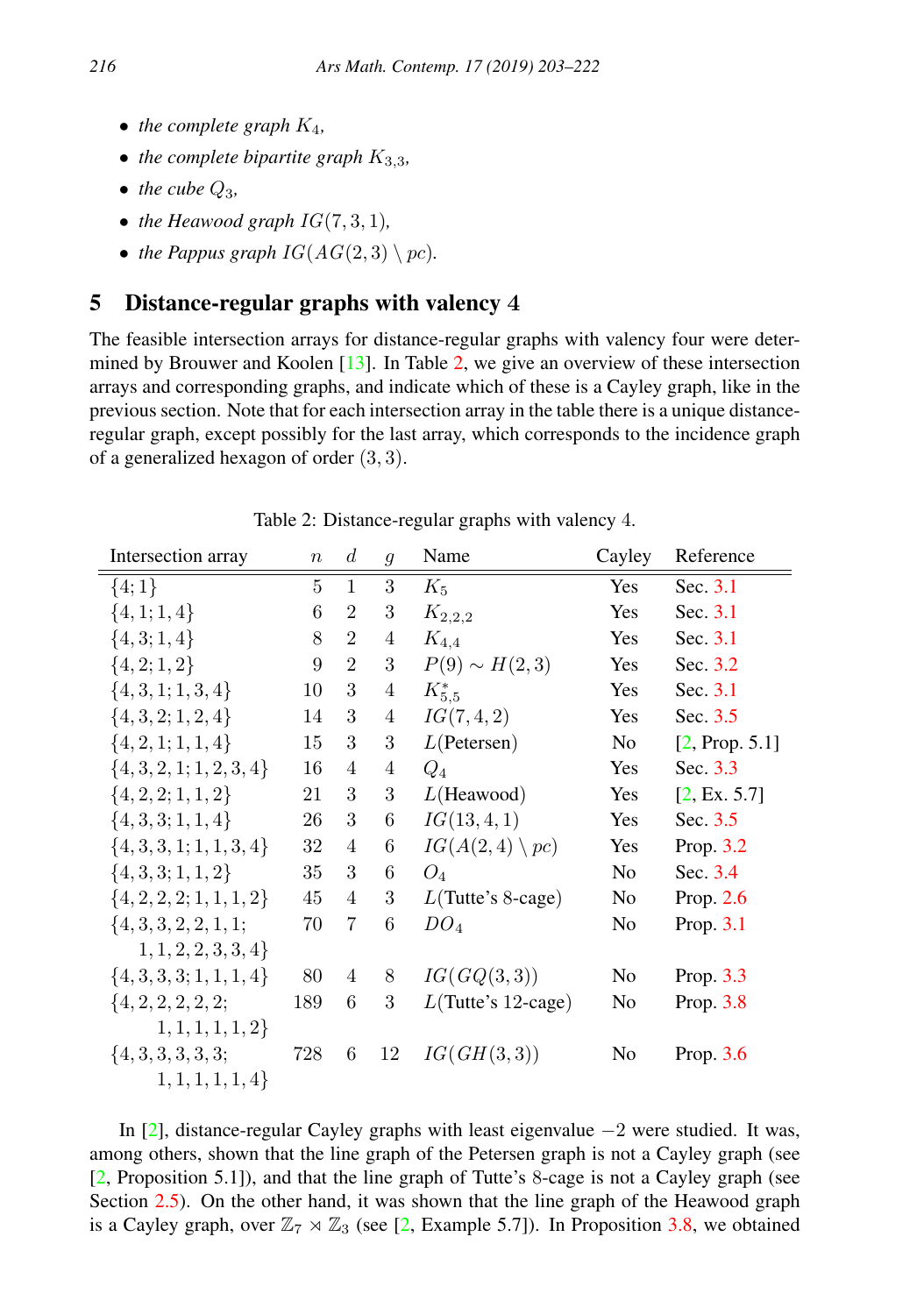that the line graph of Tutte's 12-cage is not a Cayley graph. We can therefore conclude this section with the following result.

Theorem 5.1. *Let* Γ *be a distance-regular Cayley graph with valency* 4*. Then* Γ *is isomorphic to one of the following graphs:*

- *the complete graph*  $K_5$ ,
- *the octahedron graph*  $K_{2,2,2}$ *,*
- *the complete bipartite graph*  $K_{4,4}$ *,*
- *the Paley graph*  $P(9)$ *,*
- *the complete bipartite graph*  $K_{5,5}$  *minus a complete matching,*
- *the incidence graph of the* 2*-*(7, 4, 2) *design,*
- *the cube graph*  $Q_4$ ,
- *the line graph of the Heawood graph,*
- *the incidence graph of the projective plane over* GF(3)*,*
- *the incidence graph of the affine plane over* GF(4) *minus a parallel class of lines.*

# <span id="page-14-0"></span>6 Distance-regular graphs with valency 5

In Table [3,](#page-15-0) we list all known putative intersection arrays for distance-regular graphs with valency 5. We expect that this list is complete, but there is no proof for this. It contains all intersection arrays with diameter at most 7. This can be derived from the tables in [\[10\]](#page-19-20) and  $[28]$ . All of the graphs in the table are unique, given their intersection arrays, except possibly the incidence graph of a generalized hexagon of order  $(4, 4)$  (the last case).

It is well-known that the icosahedron is a Cayley graph. By using GAP [\[14\]](#page-19-17) and similar codes as in [\[1,](#page-18-6) p. 3], we checked that we can indeed describe the icosahedron as a Cayley graph over the alternating group Alt(4), with connection set  $S = \{(123), (132), (12)(34),$  $(134)$ ,  $(143)$ . According to Miklavič and Potočnik [[21\]](#page-19-3), the icosahedron is the smallest distance-regular Cayley graph over a non-abelian group, if we exclude cycles and the graphs from Section [3.1.](#page-4-1)

Also the Armanios-Wells graph is a Cayley graph. As far as we know, this was not known before.

Indeed, let G be the group generated by elements  $g_i$ , with  $i = 1, 2, 3, 4$ , each of order 2, such that  $[g_i, g_j]$  is the same element, a say, for all  $i \neq j$ . This group is isomorphic to (Z<sup>2</sup> × Q8) o Z2, where Q<sup>8</sup> is the group of quaternions. Now let S = {g1, g2, g3, g4,  $g_1g_2g_3g_4$ . Then it is not hard to check that the Cayley graph Cay( $G, S$ ) is distanceregular with the same intersection array as the Armanios-Wells graph  $\Gamma$ , and hence that it must be the latter. In order to indeed check this, it is useful to know that  $\Gamma$  is an antipodal double cover with diameter 4, and that in this case  $S_4 = \{a\}$ , and consequently  $S_3 = Sa$ (see Section [2.3\)](#page-3-2). We double-checked this with GAP [\[14\]](#page-19-17), and thus we have the following.

#### <span id="page-14-1"></span>**Proposition 6.1.** *The Armanios-Wells graph is a Cayley graph over*  $(\mathbb{Z}_2 \times Q_8) \rtimes \mathbb{Z}_2$ *.*

A few more observations that we should make are the following. The center of  $G$  equals  $\langle a \rangle$ , which is of order 2. The quotient  $G/\langle a \rangle$  is isomorphic to the elementary abelian 2group  $\mathbb{Z}_2^4$ , which leads to the well-known description of the quotient graph — the folded 5-cube — as a Cayley graph (see Section [3.3\)](#page-4-3).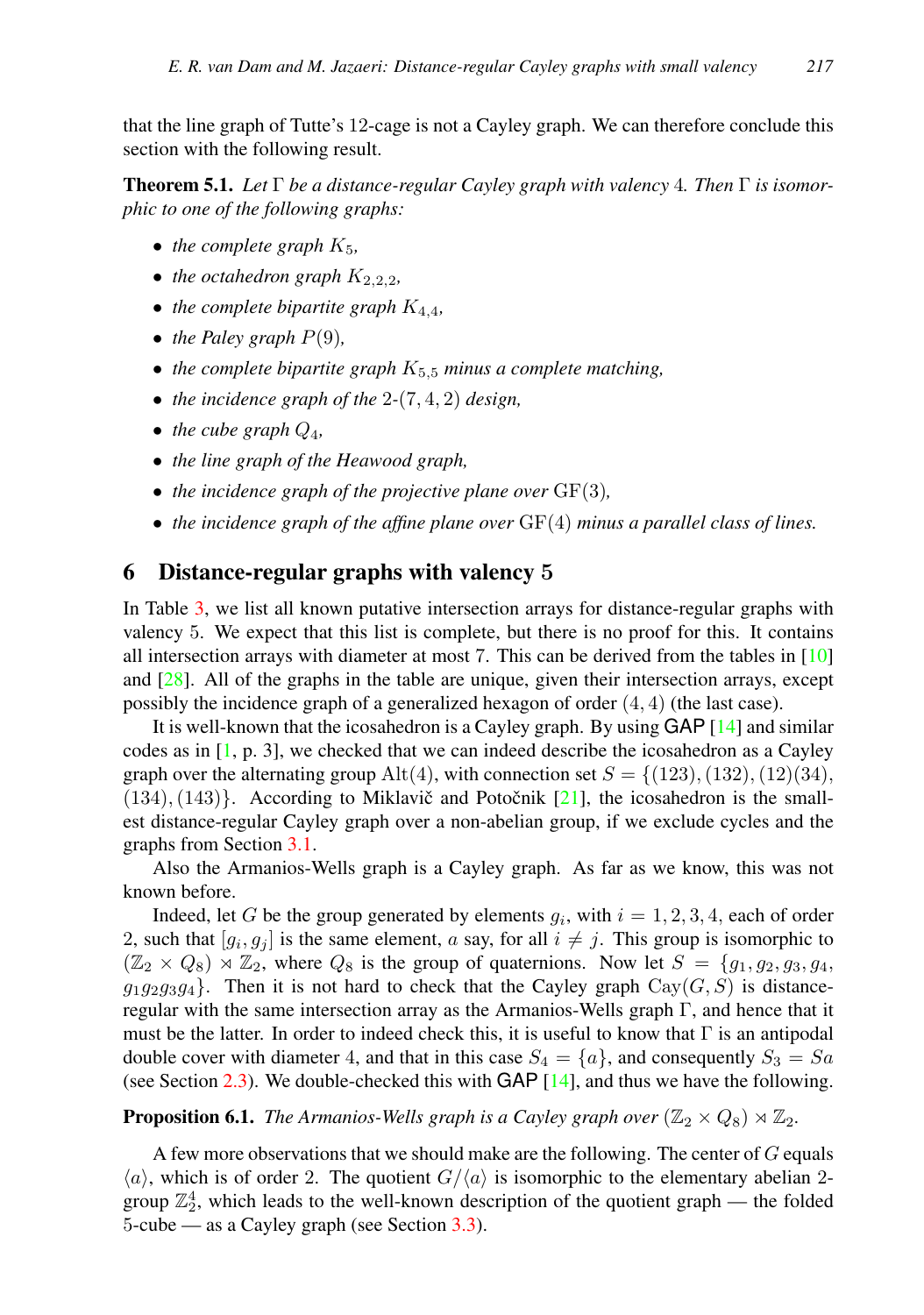| Intersection array             | $\boldsymbol{n}$ | $\overline{d}$ | $\mathfrak{g}$ | Name                      | Cayley         | Reference   |
|--------------------------------|------------------|----------------|----------------|---------------------------|----------------|-------------|
| $\{5;1\}$                      | 6                | 1              | 3              | $K_6$                     | Yes            | Sec. 3.1    |
| $\{5,4;1,5\}$                  | 10               | $\overline{2}$ | 4              | $K_{5,5}$                 | Yes            | Sec. 3.1    |
| $\{5, 2, 1; 1, 2, 5\}$         | 12               | 3              | 3              | <b>Icosahedron</b>        | Yes            | Folklore    |
| $\{5,4,1;1,4,5\}$              | 12               | 3              | $\overline{4}$ | $K_{6.6}^*$               | Yes            | Sec. 3.1    |
| $\{5,4;1,2\}$                  | 16               | $\overline{2}$ | 4              | Folded 5-cube             | Yes            | Sec. 3.3    |
| $\{5,4,3;1,2,5\}$              | 22               | 3              | $\overline{4}$ | IG(11, 5, 2)              | Yes            | Sec. 3.5    |
| $\{5,4,3,2,1;1,2,3,4,5\}$      | 32               | 5              | 4              | $Q_5$                     | Yes            | Sec. 3.3    |
| $\{5,4,1,1;1,1,4,5\}$          | 32               | 4              | 5              | Armanios-Wells            | Yes            | Prop. $6.1$ |
| $\{5,4,2;1,1,4\}$              | 36               | 3              | 5              | Sylvester                 | N <sub>0</sub> | Prop. $6.2$ |
| $\{5,4,4;1,1,5\}$              | 42               | 3              | 6              | IG(21, 5, 1)              | Yes            | Sec. 3.5    |
| $\{5,4,4,1;1,1,4,5\}$          | 50               | 4              | 6              | $IG(A(2,5) \setminus pc)$ | Yes            | Prop. 3.2   |
| $\{5,4,4,3;1,1,2,2\}$          | 126              | 4              | 6              | $O_5$                     | N <sub>o</sub> | Sec. 3.4    |
| $\{5,4,4,4;1,1,1,5\}$          | 170              | 4              | 8              | IG(GQ(4,4))               | N <sub>0</sub> | Prop. 3.7   |
| $\{5, 4, 4, 3, 3, 2, 2, 1, 1;$ | 252              | 9              | 6              | $DO_{5}$                  | No             | Prop. 3.1   |
| 1, 1, 2, 2, 3, 3, 4, 4, 5      |                  |                |                |                           |                |             |
| $\{5, 4, 4, 4, 4, 4,$          | 2730             | 6              | 12             | IG(GH(4,4))               | No             | Prop. $3.6$ |
| $1, 1, 1, 1, 1, 5\}$           |                  |                |                |                           |                |             |

<span id="page-15-0"></span>Table 3: Distance-regular graphs with valency 5.

The group G has a normal subgroup  $\langle q_1q_2, q_2q_3, q_3q_1 \rangle$ , which is isomorphic to  $Q_8$ . This gives rise to an equitable partition of  $\Gamma$  into 4 cocliques of size 8.

In addition, the normal subgroup  $\langle q_1q_2, q_2q_3, q_3q_1, q_4 \rangle$  is isomorphic to  $\mathbb{Z}_2\times Q_8$ , which gives an equitable partition of  $\Gamma$  into two 1-regular induced subgraphs. Together these form a matching, and removing the edges of this matching results in a bipartite 4-regular graph. This turns out to be the incidence graph of the affine plane of order 4 minus a parallel class (see Section [3.6](#page-6-2) and Table [2\)](#page-13-1). Alternatively, we obtain that the latter is isomorphic to the Cayley graph  $Cay(G, \{g_1, g_2, g_3, g_4\})$ .

The remaining intersection array in Table  $3$  is that of the Sylvester graph. This graph has distinct eigenvalues 5, 2, -1, and -3 and full automorphism group  $Sym(6) \rtimes \mathbb{Z}_2$  [\[11,](#page-19-5) p. 394].

#### <span id="page-15-1"></span>Proposition 6.2. *The Sylvester graph is not a Cayley graph.*

*Proof.* Suppose that the Sylvester graph  $\Gamma$  is a Cayley graph Cay( $G, S$ ), then  $|G| = 36$  and  $|S| = 5$ . Because Γ has girth 5, the group G is non-abelian by Lemma [2.2.](#page-2-0) It is known that there are 10 non-abelian groups of order 36, of which two do not have a normal subgroup of order 9; these are  $\mathbb{Z}_3 \times Alt(4)$  and  $(\mathbb{Z}_2 \times \mathbb{Z}_2) \rtimes \mathbb{Z}_9$ .

If  $G$  is the latter group (and contains elements of order 9), then it has automorphisms of order 9. This contradicts the fact that the full automorphism group of  $\Gamma$  equals  $\text{Sym}(6) \rtimes \mathbb{Z}_2$ .

Next, we will also show that G cannot be  $\mathbb{Z}_3 \times Alt(4)$ , and hence that G must have a normal subgroup of order 9. Indeed, suppose that G equals  $\mathbb{Z}_3 \times Alt(4)$ . The center of this group is isomorphic to  $\mathbb{Z}_3$ , say  $Z(G) = \langle c \rangle$ , with c of order 3. Moreover, G has a normal subgroup H isomorphic to Alt(4) (with cosets H,  $Hc$ ,  $He<sup>2</sup>$  that form an equitable partition of Γ).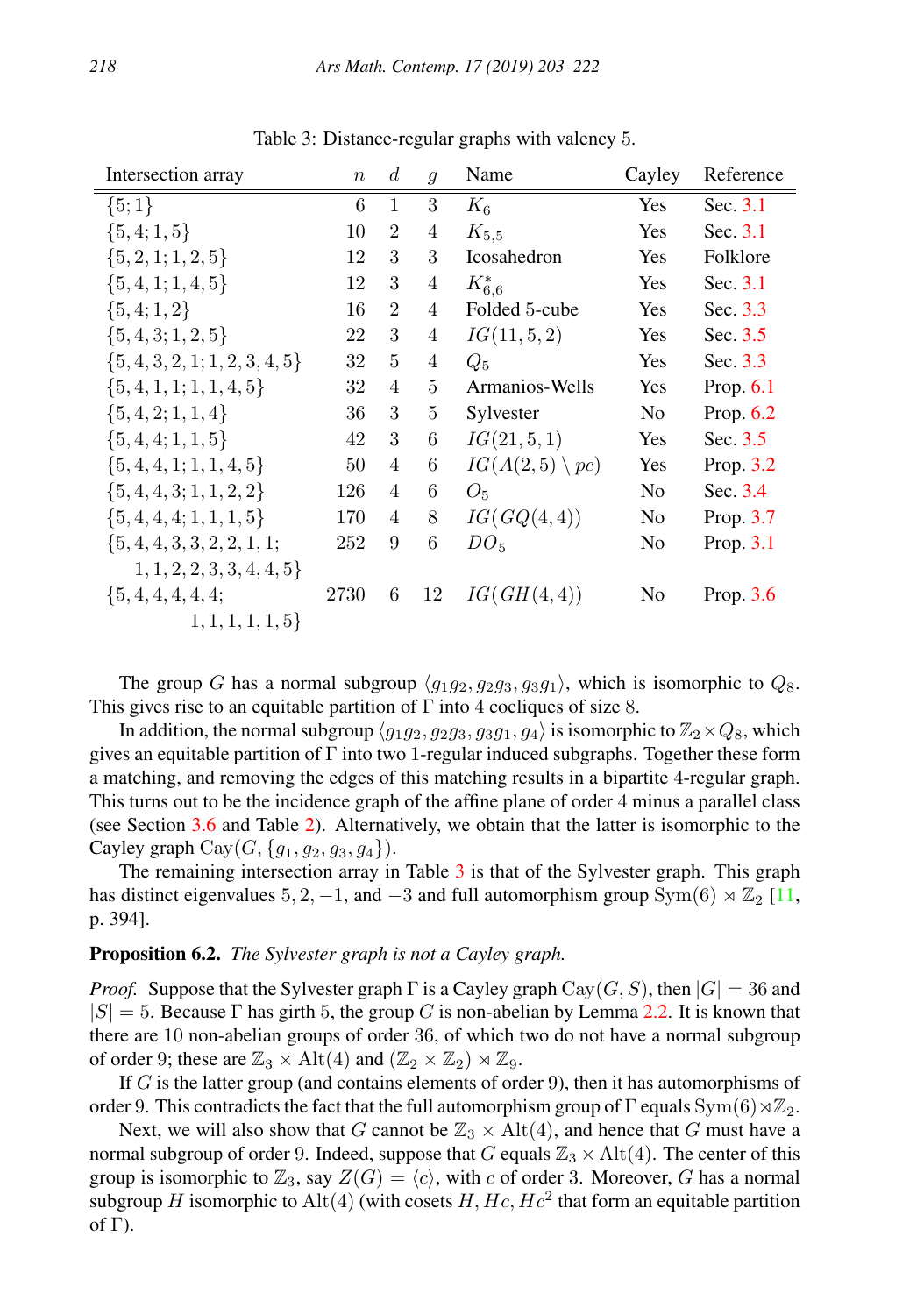Now suppose that  $hc^i \in S$  for some  $h \in H$  and  $i = 0, 1, 2$ . Then the order of h must be 2, for if it were 3 (or 1, the only other options), then  $e \sim h c^i \sim (h c^i)^2 \sim (h c^i)^3 = e$ , which contradicts the fact that  $\Gamma$  has girth 5. Moreover, if  $h \in S$ , then  $hc$  and  $hc^2 = (hc)^{-1}$ are not in S because that would imply that  $e \sim hc \sim c \sim hc^2 \sim e$ , which again gives a contradiction.

Because Alt(4) has only three involutions, there are also only three involutions  $h_1, h_2$ , and  $h_3$ , say, in H. Thus, it follows without loss of generality that  $S = \{h_1, h_2c, h_2c^2, h_3c,$  $h_3c^2$ . However, now  $e \sim h_2c \sim h_3h_2 \sim h_2c^2 \sim e$ , which gives the final contradiction, and hence G cannot be  $\mathbb{Z}_3 \times$  Alt(4).

Thus, the group G has a normal subgroup N of order 9. The four cosets of N form an equitable partition of  $\Gamma$  with quotient matrix

$$
\begin{bmatrix} n_1 & n_2 & n_3 & n_4 \\ n_2 & n_1 & n_4 & n_3 \\ n_3 & n_4 & n_1 & n_2 \\ n_4 & n_3 & n_2 & n_1 \end{bmatrix},
$$

for certain  $n_1, n_2, n_3, n_4$  summing to 5, and because Γ is connected, at most one of  $n_2, n_3$ ,  $n_4$  can be 0. Now the quotient matrix has eigenvalues  $n_1+n_2+n_3+n_4$ ,  $n_1+n_2-n_3-n_4$ ,  $n_1 - n_2 + n_3 - n_4$ , and  $n_1 - n_2 - n_3 + n_4$ . Because Γ has no eigenvalues 3 and 1, it follows that  $n_1 = 0, n_2 = 1, n_3 = 2$ , and  $n_4 = 2$ , up to reordering of the latter three (we omit the easy but technical details).

So there is one coset that intersects S in  $n_2 = 1$  element. Let us call this element a, then clearly  $O(a) = 2$ , and the subgroup  $N\langle a \rangle$  is a normal subgroup (of index 2). Given the quotient matrix, it follows easily that every vertex in the coset  $Na$  except a itself is at distance 2 from  $e$ .

Now we claim that a is the only involution in  $N\langle a \rangle$ . Clearly there are no involutions in N because it has order 9. Every other element in  $Na$  is at distance 2 from  $e$ , and hence can be written as  $s_1s_2$  for some  $s_1, s_2 \in S$ . Suppose now that  $O(s_1s_2) = 2$ . Then  $e \sim s_2 \sim s_1 s_2 \sim s_2 s_1 s_2 \sim e$ , a contradiction since the girth of  $\Gamma$  is 5, and we proved our claim.

Now suppose that  $s \in S$ , with  $s \neq a$ . Then  $s^{-1}as \in N\langle a \rangle$  since  $N\langle a \rangle$  is a normal subgroup. Because  $O(s^{-1}as) = 2$ , it follows from our above claim that  $s^{-1}as = a$ . Thus, sa = as and  $e \sim a \sim sa = as \sim s \sim e$ , which is again a contradiction to the girth of Γ, and which completes the proof. П

Now we can conclude this section with the following proposition.

Proposition 6.3. *Let* Γ *be a distance-regular Cayley graph with valency* 5*, with one of the intersection arrays in Table [3](#page-15-0)* 1 *. Then* Γ *is isomorphic to one of the following graphs:*

- *the complete graph*  $K_6$ *,*
- *the complete bipartite graph*  $K_{5,5}$ *,*
- *the icosahedron,*
- *the complete bipartite graph*  $K_{6,6}$  *minus a complete matching,*
- *the folded* 5*-cube,*

<sup>&</sup>lt;sup>1</sup>Currently, these are the only known putative intersection arrays for distance-regular graphs with valency 5.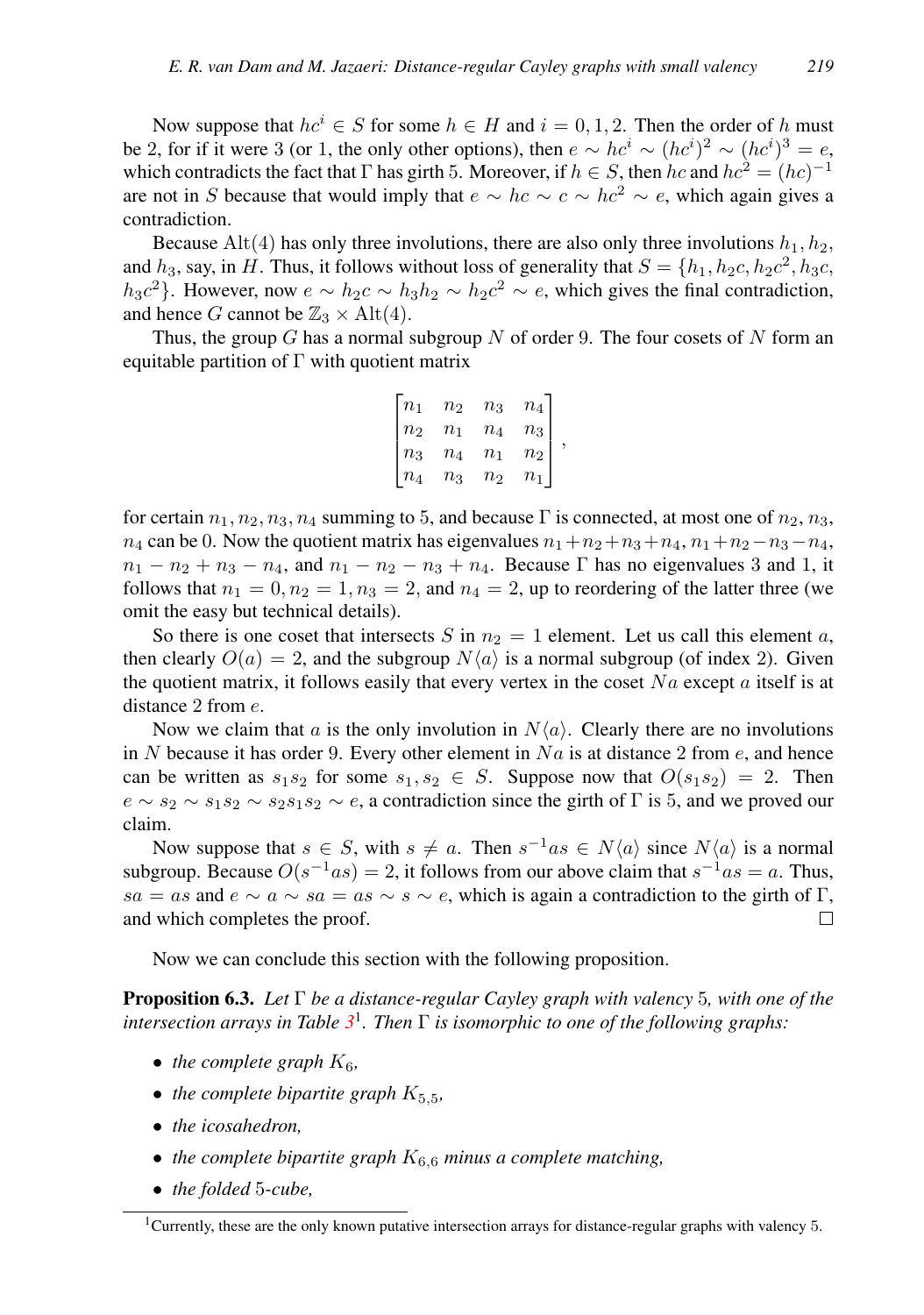- *the incidence graph of the* 2*-*(11, 5, 2) *design,*
- *the cube graph*  $Q_5$ ,
- *the Armanios-Wells graph,*
- *the incidence graph of the projective plane over* GF(4)*,*
- *the incidence graph of the affine plane over* GF(5) *minus a parallel class of lines.*

# 7 Distance-regular graphs with girth 3 and valency 6 or 7

Hiraki, Nomura, and Suzuki [\[16\]](#page-19-21) determined the feasible intersection arrays of all distanceregular graphs with valency at most 7 and girth 3 (i.e., with triangles). Besides the ones with valency at most 5 that we have encountered in the previous sections, these are listed in Table [4.](#page-17-0) For each of the intersection arrays  $\{6, 3; 1, 2\}$  and  $\{6, 4, 4; 1, 1, 3\}$ , there are exactly two distance-regular graphs (as mentioned in the table). For all others, except possibly the last one with valency 6, the graphs in the table are unique, given their intersection arrays. For this last case, it is unknown whether the generalized hexagon of order  $(3, 3)$  is unique.

| Intersection array           | $\, n$ | d              | $\mathfrak{g}$ | Name                           | Cayley         | Reference   |
|------------------------------|--------|----------------|----------------|--------------------------------|----------------|-------------|
| $\{6;1\}$                    | 7      | $\mathbf{1}$   | 3              | $K_7$                          | Yes            | Sec. 3.1    |
| $\{6, 1; 1, 6\}$             | 8      | $\overline{2}$ | 3              | $K_{2,2,2,2}$                  | Yes            | Sec. 3.1    |
| $\{6, 2; 1, 6\}$             | 9      | $\overline{2}$ | 3              | $K_{3,3,3}$                    | Yes            | Sec. 3.1    |
| $\{6, 2; 1, 4\}$             | 10     | $\overline{2}$ | 3              | T(5)                           | No             | Sec. 3.4    |
| $\{6,3;1,3\}$                | 13     | $\overline{2}$ | 3              | P(13)                          | Yes            | Sec. 3.2    |
| $\{6,4;1,3\}$                | 15     | $\overline{2}$ | 3              | $\overline{T(6)} \sim GQ(2,2)$ | N <sub>0</sub> | Sec. 3.4    |
| $\{6,3;1,2\}$                | 16     | $\mathfrak{D}$ | 3              | $L_2(4)$ , Shrikhande          | Yes            | Sec. 3.3    |
| $\{6, 4, 2; 1, 2, 3\}$       | 27     | 3              | 3              | H(3,3)                         | Yes            | Sec. 3.3    |
| $\{6,4,2,1;1,1,4,6\}$        | 45     | 4              | 3              | halved Foster                  | No             | Cor. $4.3$  |
| $\{6,3,3;1,1,2\}$            | 52     | 3              | 3              | L(IG(13, 4, 1))                | No             | Prop. 3.9   |
| $\{6,4,4;1,1,3\}$            | 63     | 4              | 3              | $GH(2,2)$ $(2 \times)$         | No             | Prop. 3.8   |
| $\{6, 3, 3, 3, 1, 1, 1, 2\}$ | 160    | 4              | 3              | L(IG(GQ(3,3)))                 | No             | Prop. 3.10  |
| $\{6, 3, 3, 3, 3, 3;$        | 1456   | 6              | 3              | L(IG(GH(3,3)))                 | No             | Prop. 3.11  |
| $1, 1, 1, 1, 1, 2\}$         |        |                |                |                                |                |             |
| $\{7;1\}$                    | 8      | 1              | 3              | $K_8$                          | Yes            | Sec. 3.1    |
| $\{7,4,1;1,2,7\}$            | 24     | 3              | 3              | Klein                          | Yes            | Prop. $7.1$ |

<span id="page-17-0"></span>Table 4: Distance-regular graphs with girth 3 and valency 6 or 7.

What remains is to consider the Klein graph. We observe that this is a Cayley graph on the symmetric group  $Sym(4)$ . Indeed, one can check<sup>2</sup> that with

 $S = \{(123), (132), (12)(34), (13), (14), (1234), (1432)\},\$ 

the Cayley graph  $\text{Cay}(\text{Sym}(4), S)$  is a distance-regular antipodal 3-cover of  $K_8$ , and hence it must be the Klein graph. We note that in this case the set  $S_3 = \{(124), (142)\}\,$  and de-

<sup>&</sup>lt;sup>2</sup>We double-checked this with GAP  $[14]$ .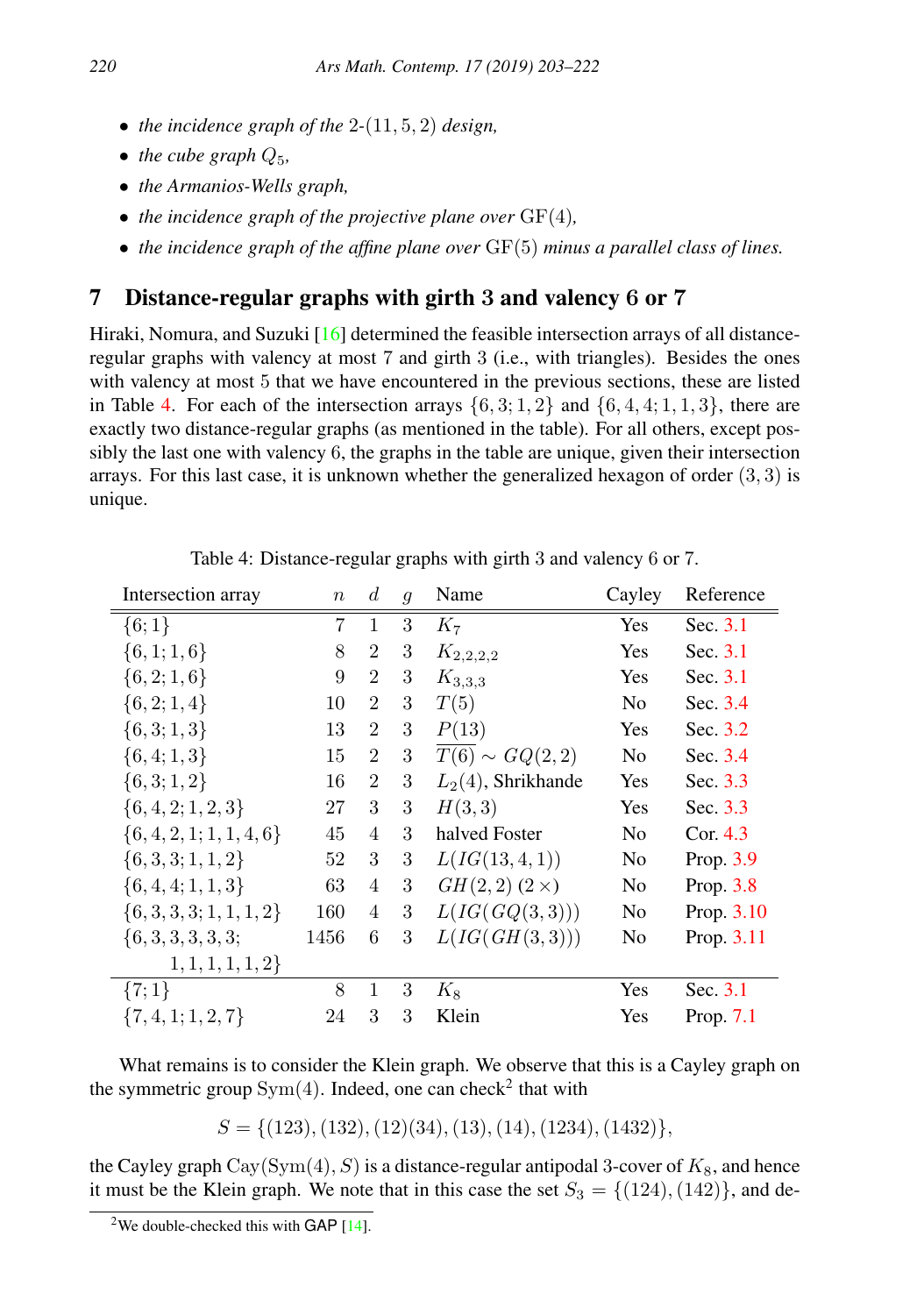spite the fact that  $N_3 = S_3 \cup \{e\}$  is not a normal subgroup, its right cosets form an equitable partition (with quotient  $K_8$ , of course); cf. Section [2.3.](#page-3-2) We thus have the following.

<span id="page-18-7"></span>Proposition 7.1. *The Klein graph is a Cayley graph over* Sym(4)*.*

We also note that the normal subgroup  $\{e,(12)(34),(13)(24),(14)(23)\}\$  gives an equitable partition into 6 parts, with each coset inducing a matching (which together gives a perfect matching). More interesting is the (normal) alternating subgroup  $Alt(4)$ , which gives an equitable partition into two parts. On each part, the induced subgraph is the truncated tetrahedron, which is thus a Cayley graph  $Cay(Alt(4), \{(123), (132), (12)(34)\})$ . This is also the line graph of a bipartite biregular graph on  $4 + {4 \choose 2}$  vertices with valencies 3 and 2, respectively (the Pasch configuration), and a subgraph of the icosahedron; cf. Section [6.](#page-14-0)

We conclude with the following proposition.

Proposition 7.2. *Let* Γ *be a distance-regular Cayley graph with girth* 3 *and valency* 6 *or* 7*. Then* Γ *is isomorphic to one of the following graphs:*

- *the complete graph*  $K_7$ *,*
- *the complete graph*  $K_8$ ,
- *the complete multipartite graph*  $K_{2,2,2,2}$ *,*
- *the complete multipartite graph*  $K_{3,3,3}$ *,*
- *the Paley graph*  $P(13)$ *,*
- *the lattice graph*  $L_2(4)$ *,*
- *the Shrikhande graph,*
- *the Hamming graphs*  $H(3,3)$ *,*
- *the Klein graph.*

# References

- <span id="page-18-6"></span>[1] A. Abdollahi and M. Jazaeri, Groups all of whose undirected Cayley graphs are integral, *European J. Combin.* 38 (2014), 102–109, doi:10.1016/j.ejc.2013.11.007.
- <span id="page-18-0"></span>[2] A. Abdollahi, E. R. van Dam and M. Jazaeri, Distance-regular Cayley graphs with least eigenvalue −2, *Des. Codes Cryptogr.* 84 (2017), 73–85, doi:10.1007/s10623-016-0209-4.
- <span id="page-18-2"></span>[3] B. Alspach, Cayley graphs (Chapter 6), in: L. W. Beineke and R. J. Wilson (eds.), *Topics in Algebraic Graph Theory*, Cambridge University Press, Cambridge, Encyclopedia of Mathematics and its Applications, 2004.
- <span id="page-18-4"></span>[4] R. Bailey, A. Jackson, C. Weir and C. Bowers, DistanceRegular.org, an online repository of distance-regular graphs, <https://www.distanceregular.org/>.
- <span id="page-18-3"></span>[5] J. Bamberg and M. Giudici, Point regular groups of automorphisms of generalised quadrangles, *J. Comb. Theory Ser. A* 118 (2011), 1114–1128, doi:10.1016/j.jcta.2010.11.004.
- <span id="page-18-5"></span>[6] J. Bamberg, M. Giudici, J. Morris, G. F. Royle and P. Spiga, Generalised quadrangles with a group of automorphisms acting primitively on points and lines, *J. Comb. Theory Ser. A* 119 (2012), 1479–1499, doi:10.1016/j.jcta.2012.04.005.
- <span id="page-18-1"></span>[7] S. Bang, A. Dubickas, J. H. Koolen and V. Moulton, There are only finitely many distanceregular graphs of fixed valency greater than two, *Adv. Math.* 269 (2015), 1–55, doi:10.1016/j. aim.2014.09.025.